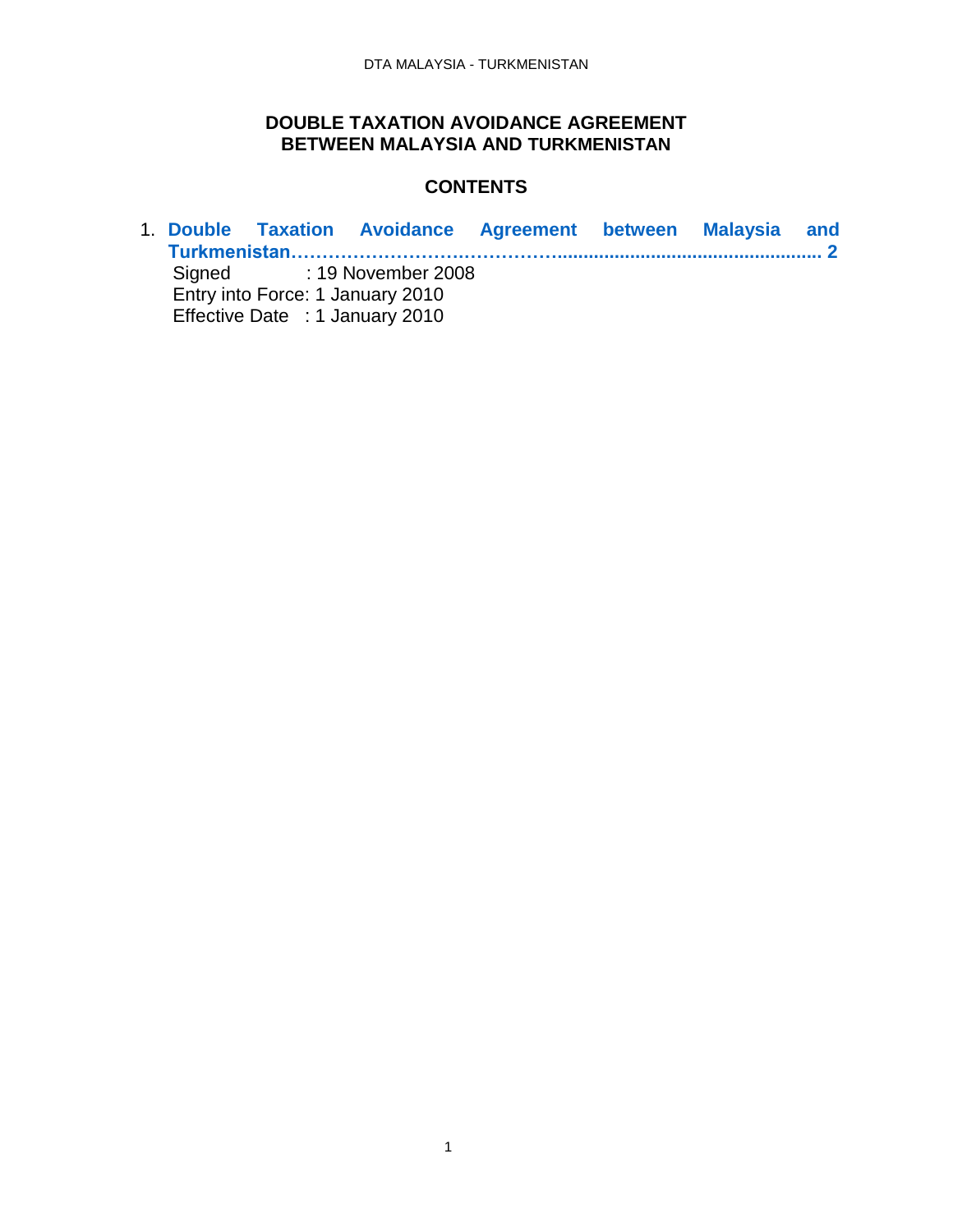P. U. (A) 218/2009 Signed: 19 November 2008 Effective Date: 01 January 2010

#### **AGREEMENT BETWEEN THE GOVERNMENT OF TURKMENISTAN AND THE GOVERNMENT OF MALAYSIA FOR THE AVOIDANCE OF DOUBLE TAXATION AND THE PREVENTION OF FISCAL EVASION WITH RESPECT TO TAXES ON INCOME**

The Government of Turkmenistan and the Government of Malaysia desiring to conclude an Agreement for the avoidance of double taxation and the prevention of fiscal evasion with respect to taxes on income, and promote economic development between two countries,

HAVE AGREED AS FOLLOWS:

#### **Article 1**

#### **PERSONS COVERED**

This Agreement shall apply to persons who are residents of one or both of the Contracting States.

#### **Article 2**

#### **TAXES COVERED**

1. This Agreement shall apply to taxes on income imposed on behalf of a Contracting State or of its administrative-territorial subdivisions or local authorities, irrespective of the manner in which they are levied.

2. There shall be regarded as taxes on income all taxes imposed on total income or on elements of income, including taxes on gains from the alienation of movable or immovable property, taxes on the total amounts of wages or salaries paid by enterprises, as well as taxes on capital appreciation.

3. The existing taxes to which this Agreement shall apply are:

- (a) in Turkmenistan:
	- (i) the tax on profits (income) of juridical persons; and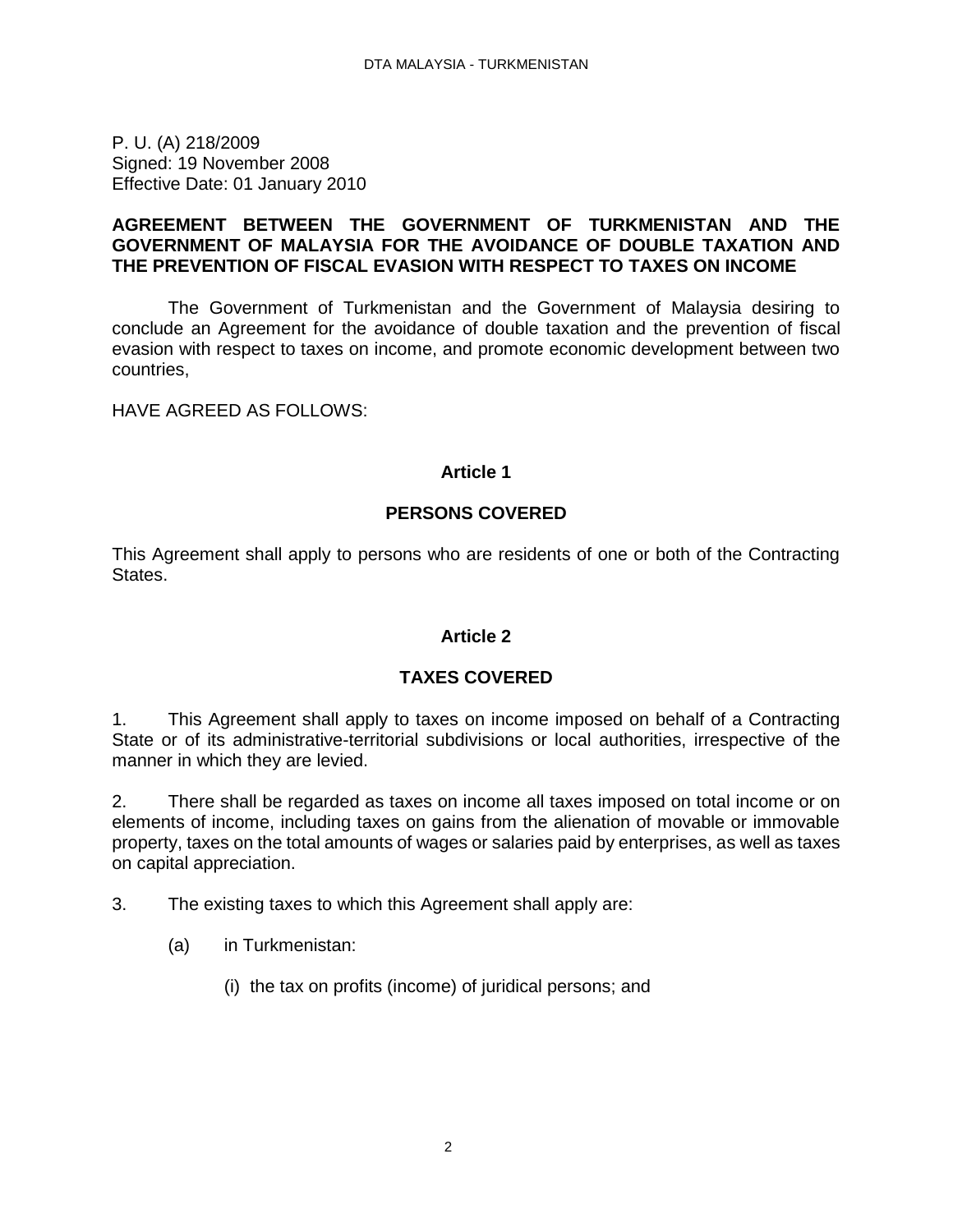(ii) the tax on income of individuals:

(hereinafter referred to as "Turkmen tax");

- (b) in Malaysia:
	- (i) the income tax; and
	- (ii) the petroleum income tax;

(hereinafter referred to as "Malaysian tax");

4. This Agreement shall apply also to any identical or substantially similar taxes which are imposed after the date of signature of the Agreement in addition to, or in place of, the existing taxes. The competent authorities of the Contracting States shall notify each other of any significant changes that have been made in their taxation laws.

#### **Article 3**

#### **GENERAL DEFINITIONS**

- 1. For the purposes of this Agreement, unless the context otherwise requires:
	- (a) the term "a Contracting State" and "the other Contracting State" mean Turkmenistan or Malaysia, as the context requires;
	- (b) the term "Turkmenistan" means the territory of Turkmenistan on which Turkmenistan exercises its sovereign rights and jurisdiction, in accordance with international law;
	- (c) the term "Malaysia" means the territories of the Federation of Malaysia, the territorial waters of Malaysia and the sea-bed and subsoil of the territorial waters, and the airspace above such areas, and includes any area extending beyond the limits of the territorial waters of Malaysia, and the sea-bed and subsoil of any such area, which has been or may hereafter be designated under the laws of Malaysia and in accordance with international law as an area over which Malaysia has sovereign rights or jurisdiction for the purposes of exploring and exploiting the natural resources, whether living or non-living;
	- (d) the term "person" includes an individual, a company and any other body of persons;
	- (e) the term "company" means any body corporate or any entity which is treated as a body corporate for tax purposes;
	- (f) the terms "enterprise of a Contracting State" and "enterprise of the other Contracting State" mean respectively an enterprise carried on by a resident of a Contracting State and an enterprise carried on by a resident of the other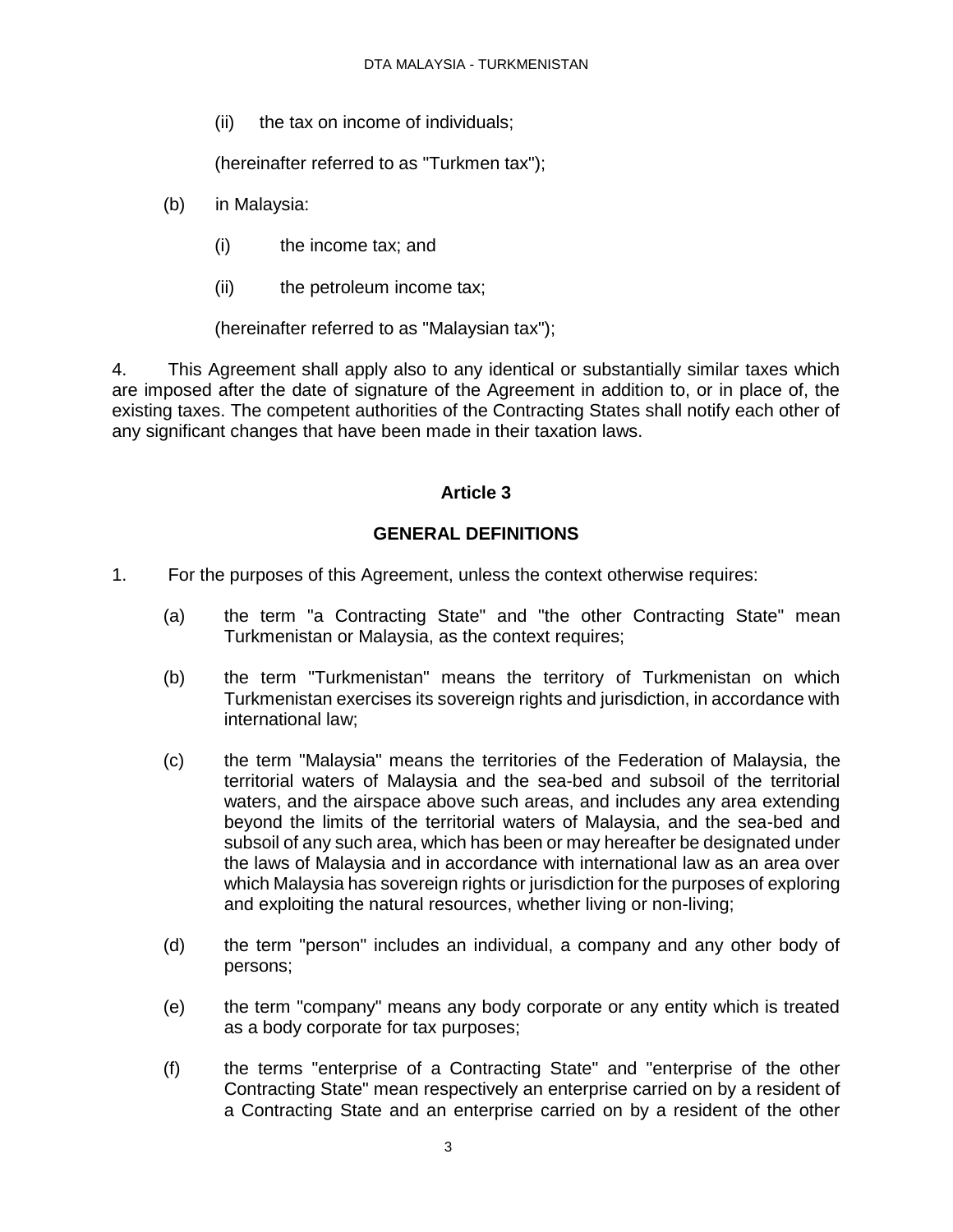## Contracting State

- (g) the term "international traffic" means any transport by a ship or aircraft operated by an enterprise of a Contracting State, except when the ship or aircraft is operated solely between places in the other Contracting State;
- (h) the term "competent authority" means:
	- (i) in Turkmenistan the Ministry of Finances and the Main State Tax Service or their authorized representative;
	- (ii) in Malaysia the Minister of Finance or his authorised representative;
- (i) the term "national" means:
	- (i) any individual possessing the nationality or citizenship of a Contracting State; and
	- (ii) any legal person, partnership or association deriving its status as such from the laws in force in a Contracting State.

2. As regards the application of this Agreement at any time by a Contracting State, any term not defined therein shall, unless the context otherwise requires, have the meaning that it has at that time under the law of that State for the purposes of the taxes to which this Agreement applies, any meaning under the applicable tax laws of that State prevailing over a meaning given to the term under other laws of that State.

# **Article 4**

## **RESIDENT**

1. For the purposes of this Agreement, the term "resident of a Contracting State" means any person who, under the laws of that State, is liable to tax therein by reason of his domicile, residence, place of management or any other criterion of a similar nature, and also includes that State, and any administrative - territorial subdivision or local authority thereof. This term, however, does not include any person who is liable to tax in that State in respect only of income from sources in that State.

2. Where by reason of the provisions of paragraph 1 an individual is a resident of both Contracting States, then his status shall be determined as follows:

- (a) he shall be deemed to be a resident only of the State in which he has a permanent home available to him; if he has a permanent home available to him in both States, he shall be deemed to be a resident only of the State with which his personal and economic relations are closer (centre of vital interests);
- (b) if the State in which he has his centre of vital interests cannot be determined, or if he has not a permanent home available to him in either State, he shall be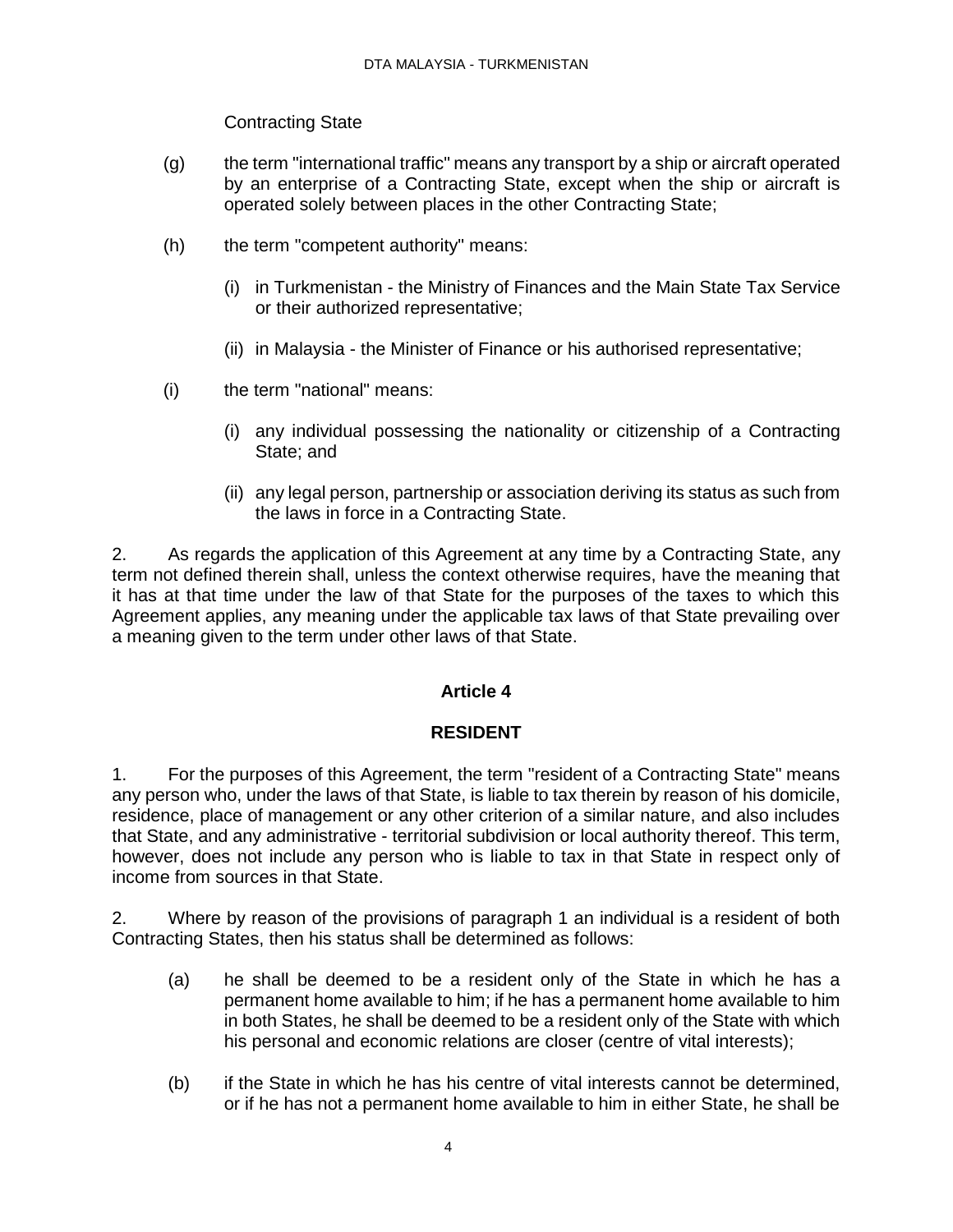deemed to be a resident only of the State in which he has an habitual abode;

- (c) if he has an habitual abode in both States or in neither of them, he shall be deemed to be a resident only of the State of which he is a national;
- (d) if he is a national of both States or of neither of them, the Competent Authorities of the Contracting States shall settle the question by mutual agreement.

3. Where by reason of the provisions of paragraph 1 a person other than an individual is a resident of both Contracting States**,** then the Competent Authorities of the Contracting States shall settle the matter by mutual agreement taking into account where the place of effective management is situated.

## **Article 5**

## **PERMANENT ESTABLISHMENT**

1. For the purposes of this Agreement, the term "permanent establishment" means a fixed place of business through which the business of an enterprise is wholly or partly carried on.

- 2. The term "permanent establishment" includes especially:
	- (a) a place of management;
	- (b) a branch;
	- (c) an office;
	- (d) a factory;
	- (e) a workshop;
	- (f) a mine, an oil or gas well, a quarry, a structure, a facility or any other place connecting with exploration, extraction and development of natural recourses; and
	- (g) a warehouse in relation to a person, providing storage, facilities for others.
- 3. The term "permanent establishment" also includes:
	- (a) a building site, a construction, assembly or installation project or supervisory activities in connection therewith, but only when such site, project, or activities last for more than nine months;
	- (b) the furnishing of services, including consultancy services, by an enterprise through employees or other personnel engaged by the enterprise for such purposes, but only if activities of that nature continue (for the same or a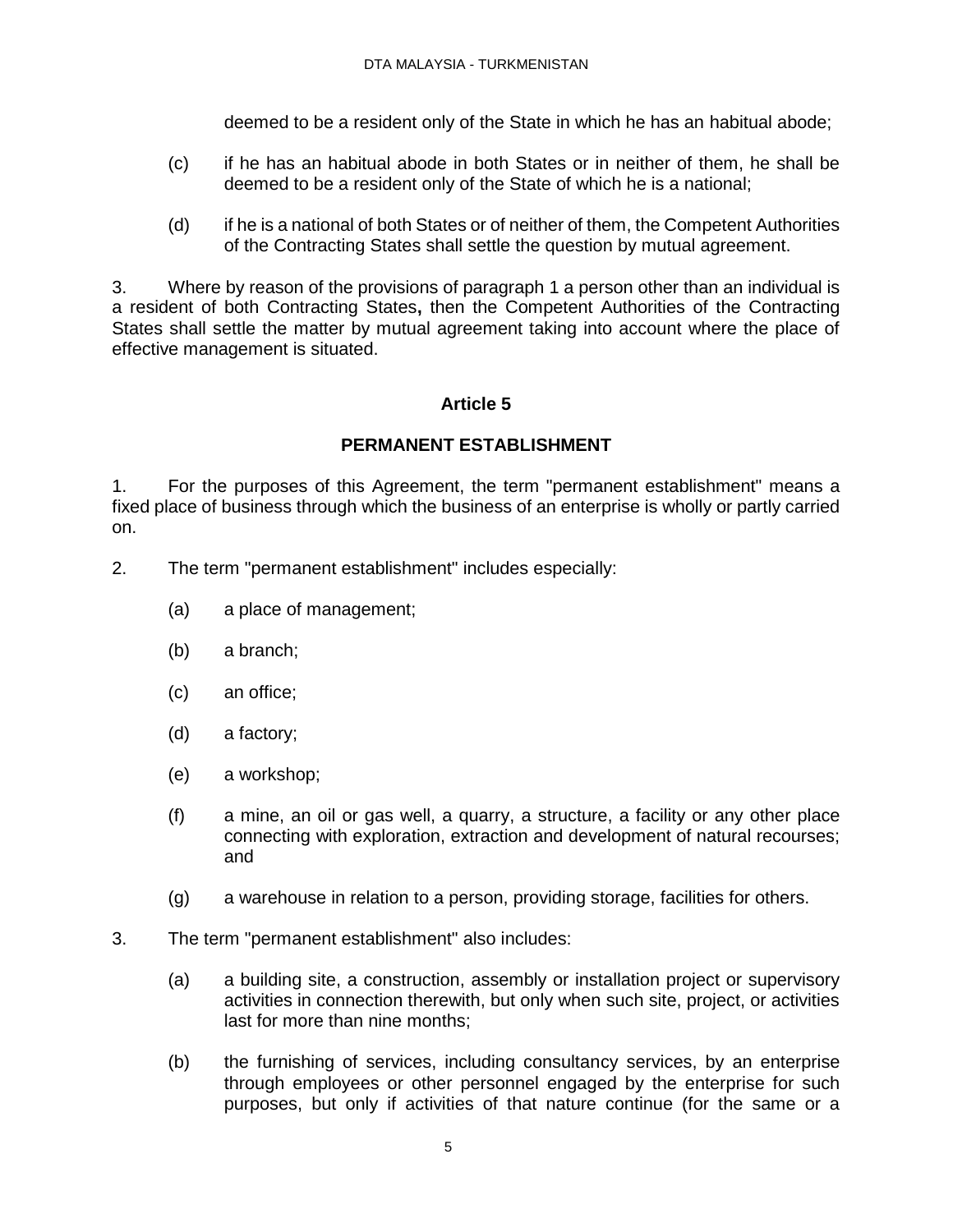connected project) within a Contracting State for a period or periods aggregating more than 90 days within any twelve-month period.

4. Notwithstanding the preceding provisions of this Article, the term "permanent establishment" shall be deemed not to include:

- (a) the use of facilities solely for the purpose of storage, display or delivery of goods or merchandise belonging to the enterprise;
- (b) the maintenance of a stock of goods or merchandise belonging to the enterprise solely for the purpose of storage, display or delivery;
- (c) the maintenance of a stock of goods or merchandise belonging to the enterprise solely for the purpose of processing by another enterprise;
- (d) the maintenance of a fixed place of business solely for the purpose of purchasing goods or merchandise, or of collecting information, for the enterprise;
- (e) the maintenance of a fixed place of business solely for the purpose of carrying on, for the enterprise, any other activity of a preparatory or auxiliary character;
- (f) the maintenance of a fixed place of business solely for any combination of activities mentioned in sub-paragraphs (a) to (e), provided that the overall activity of the fixed place of business resulting from this combination is of a preparatory or auxiliary character.

5. Notwithstanding the provisions of paragraphs 1 and 2, where a person - other than an agent of an independent status to whom paragraph 7 applies - is acting in a Contracting State on behalf of an enterprise of the other Contracting State, that enterprise shall be deemed to have a permanent establishment in the first-mentioned Contracting State in respect of any activities which that person undertakes for the enterprise, if such a person:

- (a) has, and habitually exercises in that State an authority to conclude contracts in the name of the enterprise, unless the activities of such person are limited to those mentioned in paragraph 4 which, if exercised through a fixed place of business, would not make this fixed place of business a permanent establishment under the provisions of that paragraph; or
- (b) has no such authority, but habitually maintains in the first-mentioned State stock of goods or merchandise from which he regularly fills orders on behalf of the enterprise.

6. Notwithstanding the preceding provisions of this Article, an insurance enterprise of a Contracting State shall, except in regard to re-insurance, be deemed to have a permanent establishment in the other Contracting State if it collects premiums in the territory of that other State or insures risks situated therein through a person other than an agent of an independent status to whom paragraph 7 applies.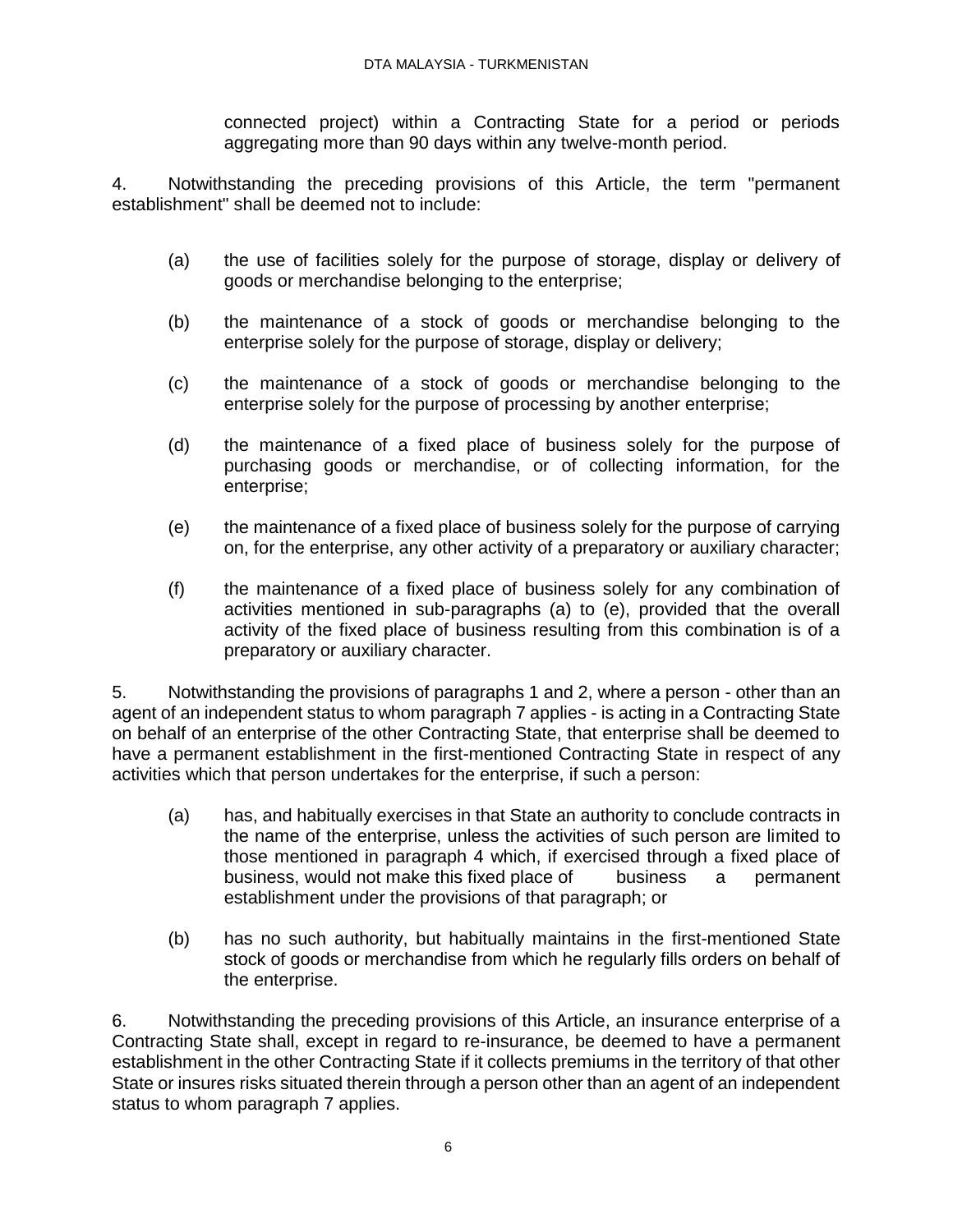7. An enterprise of a Contracting State shall not be deemed to have a permanent establishment in the other Contracting State merely because it carries on business in that State through a broker, general commission agent or any other agent of an independent status, provided that such persons are acting in the ordinary course of their business. However, when the activities of such an agent are devoted wholly or almost wholly on behalf of that enterprise, and conditions are made or imposed between that enterprise and the agent in their commercial and financial relations which differ from those which would have been made between independent enterprises, he will not be considered an agent of an independent status within the meaning of this paragraph.

8. The fact that a company which is a resident of a Contracting State controls or is controlled by a company which is a resident of the other Contracting State, or which carries on business in that other State (whether through a permanent establishment or otherwise), shall not of itself constitute either company a permanent establishment of the other.

## **Article 6**

# **INCOME FROM IMMOVABLE PROPERTY**

1. Income derived by a resident of a Contracting State from immovable property (including income from agriculture or forestry) situated in the other Contracting State may be taxed in that other State.

2. The term "immovable property" shall have the meaning which it has under the law of the Contracting State in which the property in question is situated. The term shall in any case include property accessory to immovable property, livestock and equipment used in agriculture and forestry, rights to which the provisions of general law respecting landed property apply, usufruct of immovable property and rights to variable or fixed payments as consideration for the working of, or the right to work, mineral deposits, sources and other natural resources; ships, boats and aircraft shall not be regarded as immovable property.

3. The provisions of paragraph 1 shall apply to income derived from the direct use, letting, or use in any other form of immovable property.

4. The provisions of paragraphs 1 and 3 shall also apply to the income from immovable property of an enterprise and to income from immovable property used for the performance of independent personal services.

## **Article 7**

## **BUSINESS PROFITS**

1. The profits of an enterprise of a Contracting State shall be taxable only in that State unless the enterprise carries on business in the other Contracting State through a permanent establishment situated therein. If the enterprise carries on business as aforesaid, the profits of the enterprise may be taxed in the other State but only so much of them as is attributable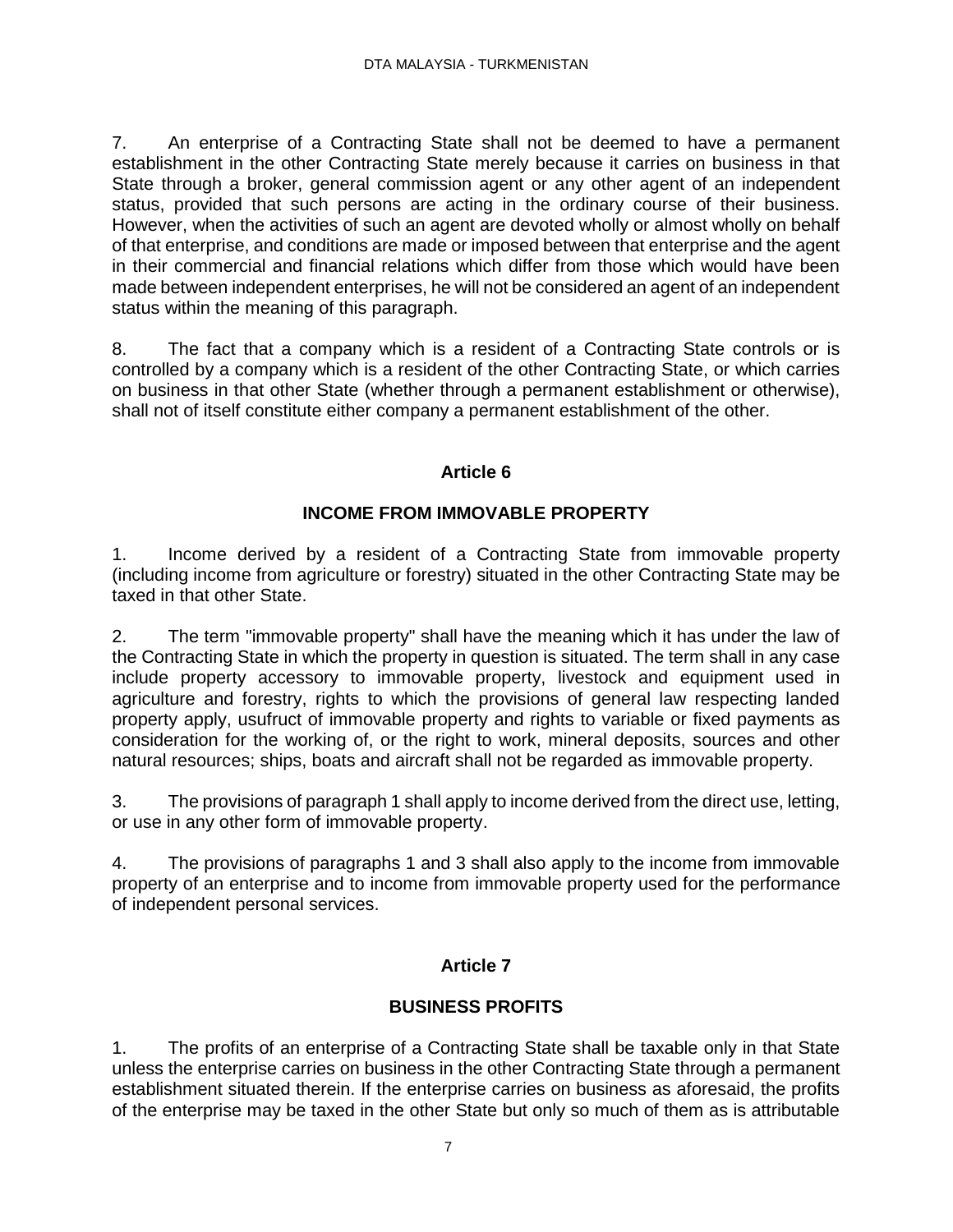to that permanent establishment.

2. Subject to the provisions of paragraph 3, where an enterprise of a Contracting State carries on business in the other Contracting State through a permanent establishment situated therein, there shall in each Contracting State be attributed to that permanent establishment the profits which it might be expected to make if it were a distinct and separate enterprise engaged in the same or similar activities under the same or similar conditions and dealing wholly independently with the enterprise of which it is a permanent establishment.

3. In the determination of the profits of a permanent establishment, there shall be allowed as deductions expenses which are incurred for the purposes of the business of the permanent establishment, including executive and general administrative expenses so incurred, whether in the State in which the permanent establishment is situated or elsewhere. However, no such deduction shall be allowed in respect of amounts, if any, paid (otherwise than towards reimbursement of actual expenses) by the permanent establishment to the head office of the enterprise or any of its other offices, by way of royalties, fees or other similar payments in return for the use of patents or other rights, or by way of commission, for specific services performed or for management, or, except in the case of a banking enterprise, by way of interest on moneys lent to the permanent establishment. Likewise, no account shall be taken, in the determination of the profits of a permanent establishment, for amounts charged (otherwise than towards reimbursement of actual expenses), by the permanent establishment to the head office of the enterprise or any of its other offices, by way of royalties, fees or other similar payments in return for the use of patents or other rights, or by way of commission, for specific services performed or for management, or, except in the case of a banking enterprise, by way of interest on moneys lent to the head office of the enterprise or any of its other offices.

4. Insofar as it has been customary in a Contracting State to determine the profits to be attributed to a permanent establishment on the basis of an apportionment of the total profits of the enterprise to its various parts, nothing in paragraph 2 shall preclude that Contracting State from determining the profits to be taxed by such an apportionment as may be customary; the method of apportionment adopted shall, however, be such that the result shall be in accordance with the principles contained in this Article.

5. If the information available to the Competent Authority is inadequate to determine the profits to be attributed to the permanent establishment of an enterprise, nothing in this Article shall affect the application of any law of that State relating to the determination of the tax liability of a person by the making of an estimate by the Competent Authority, provided that the law shall be applied, so far as the information available to the Competent Authority permits, in accordance with the principles of this Article.

6. No profits shall be attributed to a permanent establishment by reason of the mere purchase by that permanent establishment of goods or merchandise for the enterprise.

7. For the purposes of the preceding paragraphs, the profits to be attributed to the permanent establishment shall be determined by the same method year by year unless there is good and sufficient reason to the contrary.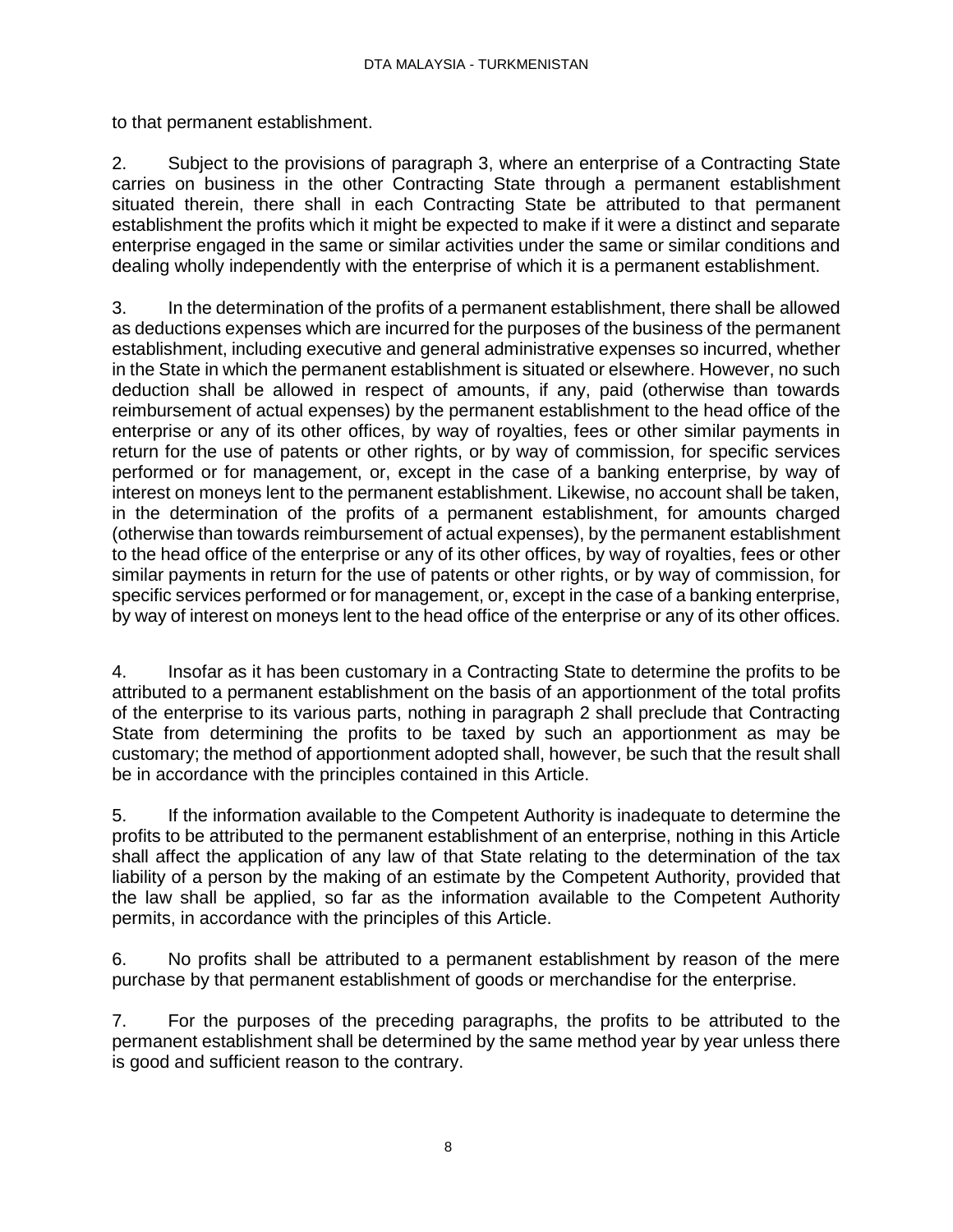8. Where profits include items of income which are dealt with separately in other Articles of this Agreement, then the provisions of those Articles shall not be affected by the provisions of this Article.

## **Article 8**

## **SHIPPING AND AIR TRANSPORT**

1. Profits derived by an enterprise of a Contracting State from the operation of ships or aircraft in international traffic shall be taxable only in that State.

2. Profits of an enterprise of a Contracting State described in paragraph 1 from the use, maintenance, or rental of containers used in connection with the operation of ships or aircraft in international traffic which is supplementary or incidental to its international operation of ships or aircraft shall be taxable only in that Contracting State unless the containers are used solely within the other Contracting State.

3. The provisions of paragraph 1 shall also apply to the profits from the operation of ships or aircraft derived by an enterprise of a Contracting State through participation in a pool, a joint business or an international operating agency.

## **Article 9**

# **ASSOCIATED ENTERPRISES**

- 1. Where
	- (a) an enterprise of a Contracting State participates directly or indirectly in the management, control or capital of an enterprise of the other Contracting State, or
	- (b) the same persons participate directly or indirectly in the management, control or capital of an enterprise of a Contracting State and an enterprise of the other Contracting State,

and in either case conditions are made or imposed between the two enterprises in their commercial or financial relations which differ from those which would be made between independent enterprises, then any profits which would, but for those conditions, have accrued to one of the enterprises, but, by reason of those conditions, have not so accrued, may be included in the profits of that enterprise and taxed accordingly.

2. Where a Contracting State includes in the profits of an enterprise of that State – and taxes accordingly - profits on which an enterprise of the other Contracting State has been charged to tax in that other State and the profits so included are profits which would have accrued to the enterprise of the first mentioned State if the conditions made between the two enterprises had been those which would have been made between independent enterprises,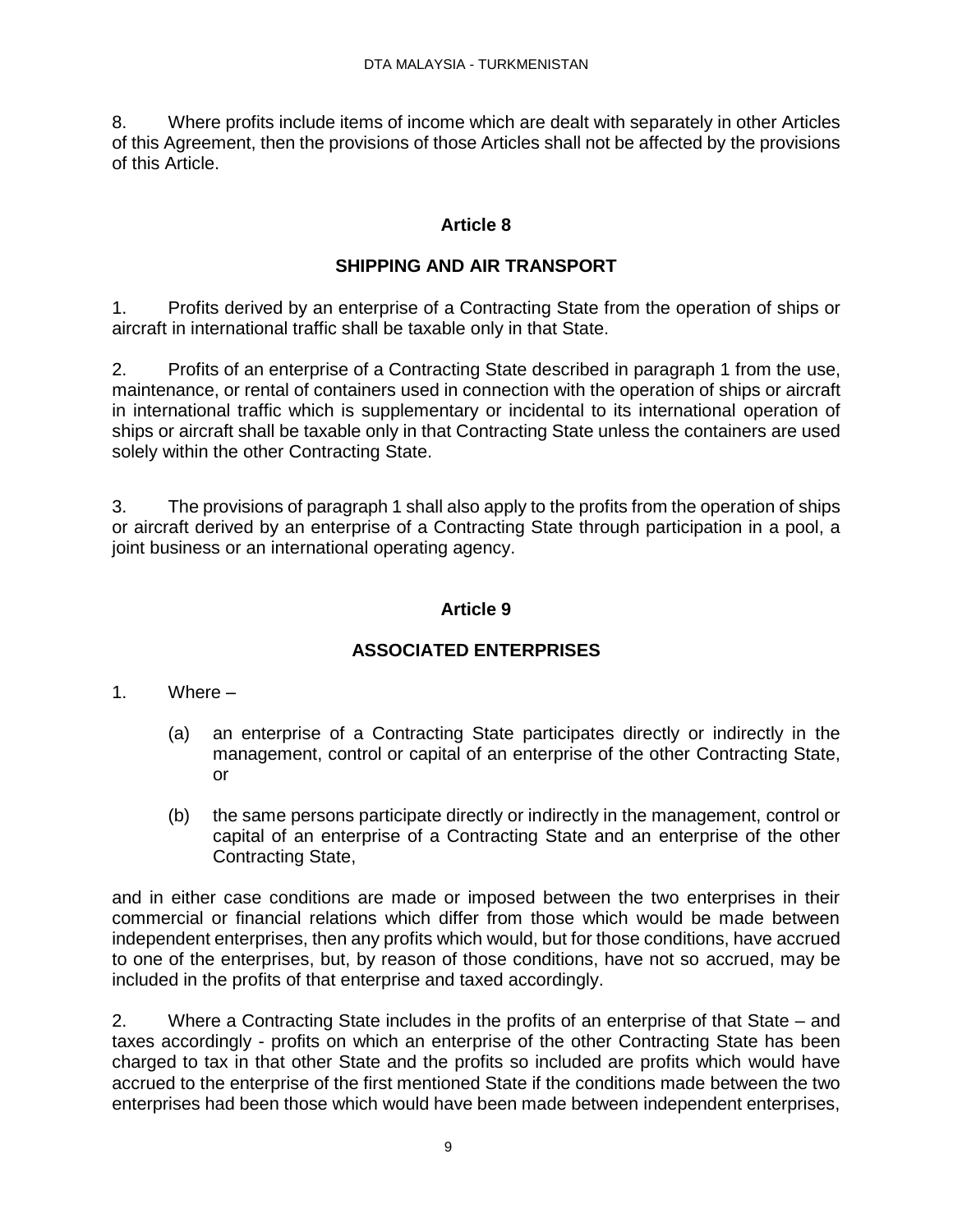then that other State shall make an appropriate adjustment to the amount of the tax charged therein on those profits where that other State considers the adjustment justified. In determining such adjustment, due regard shall be had to the other provisions of this Agreement and the Competent Authorities of the Contracting States shall if necessary consult each other.

## **Article 10**

## **DIVIDENDS**

1. Dividends paid by a company which is a resident of a Contracting State to a resident of the other Contracting State may be taxed in that other State.

2. However, such dividends may also be taxed in the Contracting State of which the company paying the dividends is a resident and according to the laws of that State, but if the beneficial owner of the dividends is a resident of the other Contracting State, the tax so charged shall not exceed 10 per cent of the gross amount of the dividends. The Competent Authorities of the Contracting States shall by mutual agreement settle the mode of application of this limitation. This paragraph shall not affect the taxation of the company in respect of the profits out of which the dividends are paid.

3. The term "dividends" as used in this Article means income from shares or other rights, not being debt-claims, participating in profits, as well as income from other corporate rights which is subjected to the same taxation treatment as income from shares by the laws of the State of which the company making the distribution is a resident.

4. The provisions of paragraphs 1 and 2 shall not apply if the beneficial owner of the dividends, being a resident of a Contracting State, carries on business in the other Contracting State of which the company paying the dividends is a resident, through a permanent establishment situated therein, or performs in that other State independent personal services from a fixed base situated therein, and the holding in respect of which the dividends are paid is effectively connected with such permanent establishment or fixed base. In such case the provisions of Article 7 or Article 14, as the case may be, shall apply.

5. Where a company which is a resident of a Contracting State derives profits or income from the other Contracting State, that other State may not impose any tax on the dividends paid by the company, except insofar as such dividends are paid to a resident of that other State or insofar as the holding in respect of which the dividends are paid is effectively connected with a permanent establishment or a fixed base situated in that other State, nor subject the company's undistributed profits to a tax on the company's undistributed profits, even if the dividends paid or the undistributed profits consist wholly or partly of profits or income arising in such other State.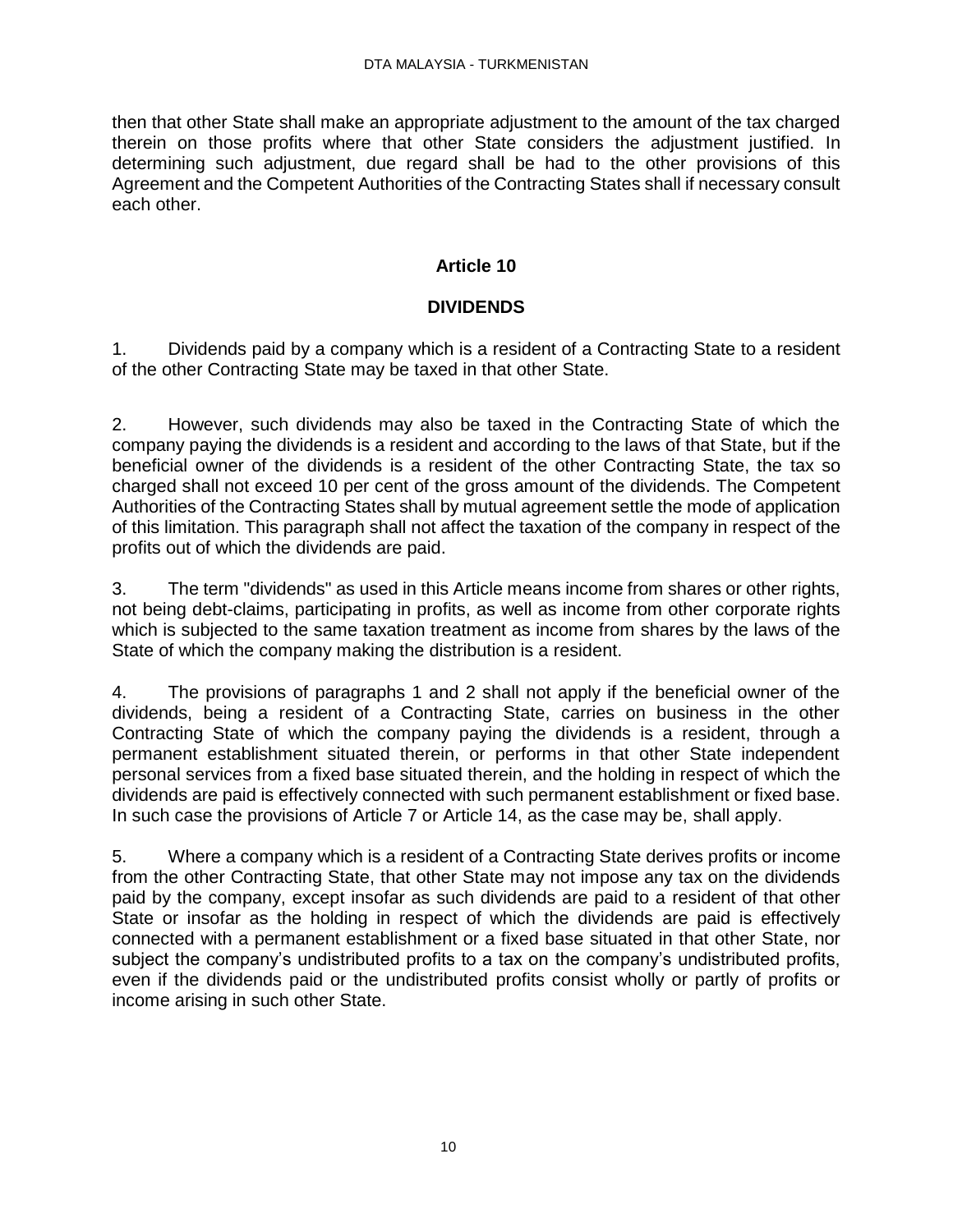# **INTEREST**

1. Interest arising in a Contracting State and paid to a resident of the other Contracting State may be taxed in that other State.

2. However, such interest may also be taxed in the Contracting State in which it arises, and according to the laws of that State, but if the beneficial owner of the interest is a resident of the other Contracting State, the tax so charged shall not exceed 10 per cent of the gross amount of the interest. The Competent Authorities of the Contracting States shall by mutual agreement settle the mode of application of this limitation.

3. Notwithstanding the provisions of paragraph 2, the Government of a Contracting State shall be exempt from tax in the other Contracting State in respect of interest derived by the Government from that other State.

- 4. For the purposes of paragraph 3, the term "Government":
	- (a) in Turkmenistan means the Government of Turkmenistan and shall include the Central Bank of Turkmenistan;
	- (b) in Malaysia means the Government of Malaysia and shall include:
		- (i) the governments of the states;
		- (ii) the local authorities;
		- (iii) the statutory bodies;
		- (iv) the Bank Negara Malaysia; and
		- (v) the Export-Import Bank of Malaysia Berhad (EXIM Bank).

5. The term "interest" as used in this Article means income from debt-claims of every kind, whether or not secured by mortgage and whether or not carrying a right to participate in the debtor's profits, and in particular, income from government securities and income from bonds or debentures, including premiums and prizes attaching to such securities, bonds or debentures. Penalty charges for late payment shall not be regarded as interest for the purpose of this Article.

6. The provisions of paragraphs 1 and 2 shall not apply if the beneficial owner of the interest, being a resident of a Contracting State, carries on business in the other Contracting State in which the interest arises, through a permanent establishment situated therein, or performs in that other State independent personal services from a fixed base situated therein, and the debt-claim in respect of which the interest is paid is effectively connected with such permanent establishment or fixed base. In such case the provisions of Article 7 or Article 14, as the case may be, shall apply.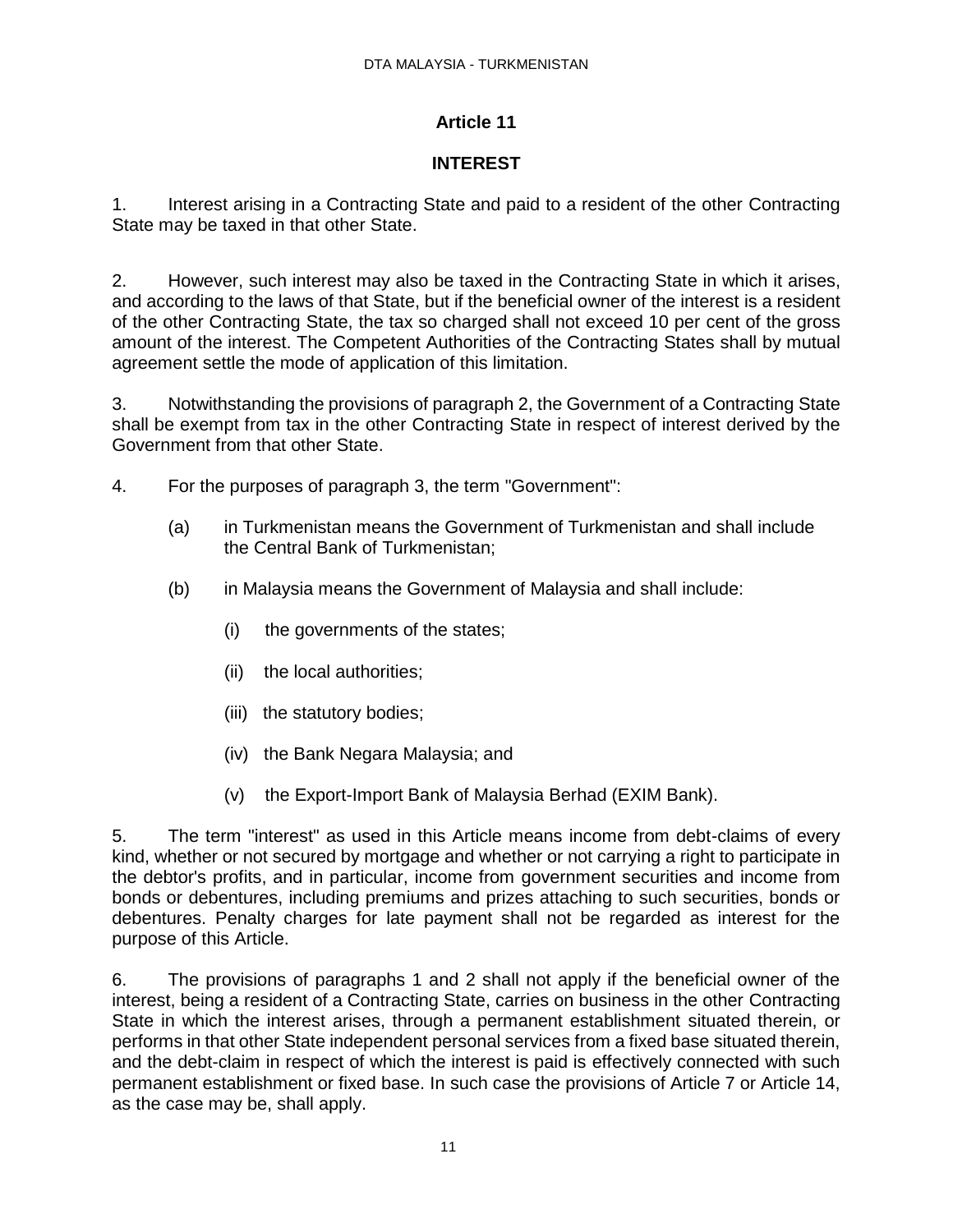7. Interest shall be deemed to arise in a Contracting State when the payer is a resident of that State. Where, however, the person paying the interest, whether he is a resident of a Contracting State or not, has in a Contracting State a permanent establishment or a fixed base in connection with which the indebtedness on which the interest is paid was incurred, and such interest is borne by such permanent establishment or fixed base, then such interest shall be deemed to arise in the State in which the permanent establishment or fixed base is situated.

8. Where, by reason of a special relationship between the payer and the beneficial owner or between both of them and some other person, the amount of the interest, having regard to the debt-claim for which it is paid, exceeds the amount which would have been agreed upon by the payer and the beneficial owner in the absence of such relationship, the provisions of this Article shall apply only to the last-mentioned amount. In such case, the excess part of the payments shall remain taxable according to the laws of each Contracting State, due regard being had to the other provisions of this Agreement.

# **Article 12**

# **ROYALTIES**

1. Royalties arising in a Contracting State and paid to a resident of the other Contracting State may be taxed in that other State.

2. However, such royalties may also be taxed in the Contracting State in which they arise, and according to the laws of that State, but if the beneficial owner of the royalties is a resident of the other Contracting State, the tax so charged shall not exceed 10 percent of the gross amount of the royalties. The Competent Authorities of the Contracting States shall by mutual agreement settle the mode of application of this limitation.

3. The term "royalties" as used in this Article means payments of any kind received as a consideration for the use of, or the right to use, any copyright of literary, artistic or scientific work including cinematograph films, recording and films or tapes for radio or television broadcasting, computer software, any patent, trade mark, design or model, plan, secret formula or process, or for the use of, or the right to use, industrial, commercial or scientific equipment, or for information (know-how) concerning industrial, commercial or scientific experience.

4. The provisions of paragraphs 1 and 2 shall not apply if the beneficial owner of the royalties being a resident of a Contracting State, carries on business in the other Contracting State in which the royalties arise through a permanent establishment situated therein, or performs in that other State independent personal services from a fixed base situated therein, and the right or property in respect of which the royalties are paid is effectively connected with such permanent establishment or fixed base. In such case the provisions of Article 7 or Article 14, as the case may be, shall apply.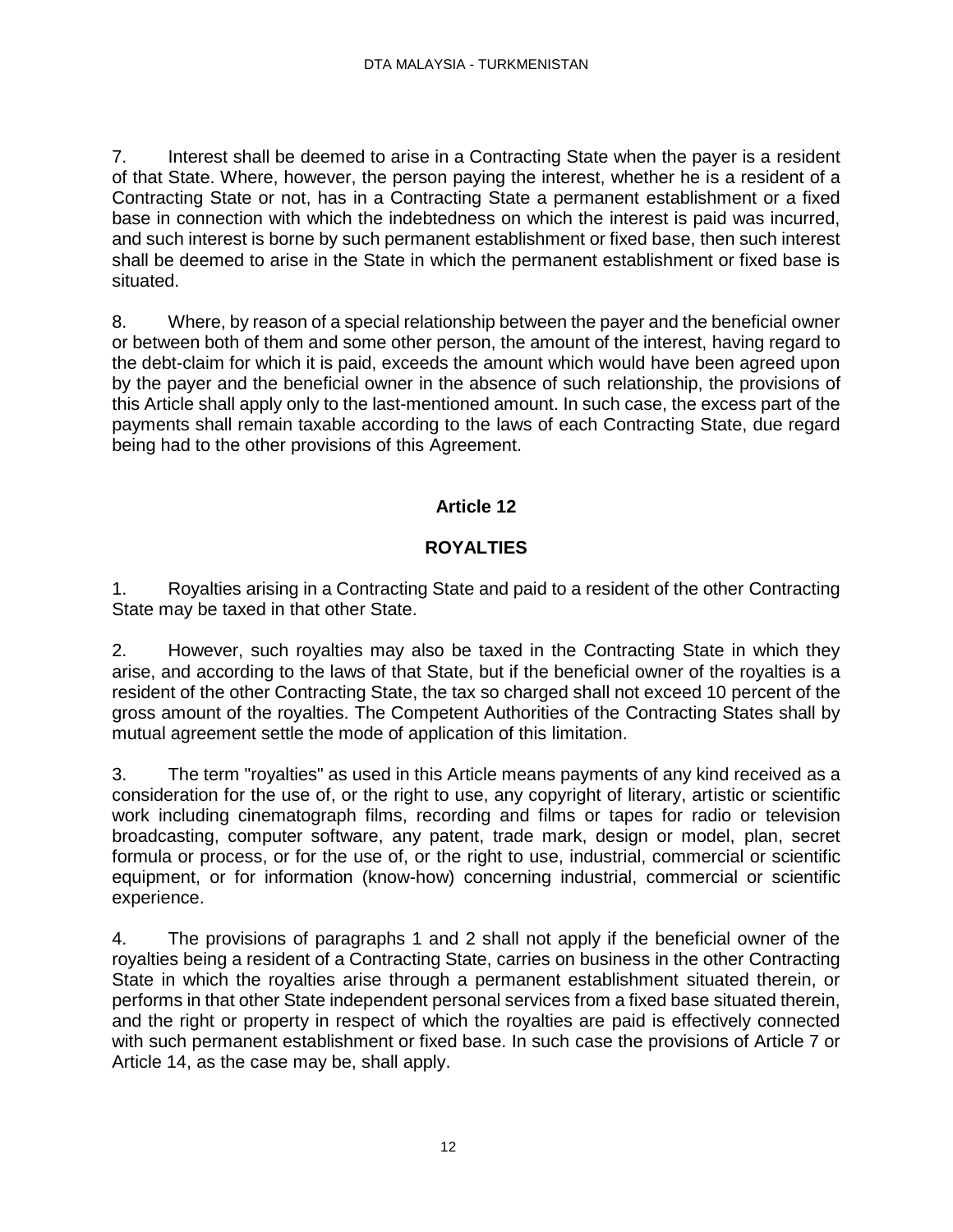5. Royalties shall be deemed to arise in a Contracting State when the payer is a resident of that State. Where, however, the person paying such royalties whether he is a resident of a Contracting State or not, has in a Contracting State a permanent establishment or a fixed base in connection with which the obligation to pay the royalties was incurred, and such royalties are borne by such permanent establishment or fixed base, then such royalties shall be deemed to arise in the State in which the permanent establishment or fixed base is situated.

6. Where, by reason of a special relationship between the payer and the beneficial owner or between both of them and some other person, the amount of the royalties having regard to the use, right or information for which they are paid, exceeds the amount which would have been agreed upon by the payer and the beneficial owner in the absence of such relationship, the provisions of this Article shall apply only to the last-mentioned amount. In such case, the excess part of the payments shall remain taxable according to the laws of each Contracting State, due regard being had to the other provisions of this Agreement.

# **Article 13**

# **CAPITAL GAINS**

1. Gains derived by a resident of a Contracting State from the alienation of immovable property referred to in Article 6 and situated in the other Contracting State may be taxed in that other State.

2. Gains from the alienation of movable property forming part of the business property of a permanent establishment which an enterprise of a Contracting State has in the other Contracting State, or of movable property pertaining to a fixed base available to a resident of a Contracting State in the other Contracting State for the purpose of performing independent personal services, including such gains from the alienation of such a permanent establishment (alone or with the whole enterprise) of such fixed base, may be taxed in that other State.

3. Gains from the alienation of ships or aircraft operated in international traffic, boats engaged in inland waterways transport or movable property pertaining to the operation of such ships, aircraft or boats, shall be taxable only in the Contracting State of which the alienator is resident.

4. Gains derived by resident of a Contracting State from alienation of shares deriving more than 50 percent of their value directly or indirectly from immovable property situated in the other Contracting State may be taxed in that other State.

5. Gains from the alienation of shares other than those mentioned in paragraph 4 representing a participation of 15 per cent in a company which is a resident of a Contracting State may be taxed in that State.

6. Gains from the alienation of any property other than that referred to in paragraphs 1, 2, 3, 4 and 5, shall be taxable only in the Contracting State of which the alienator is a resident.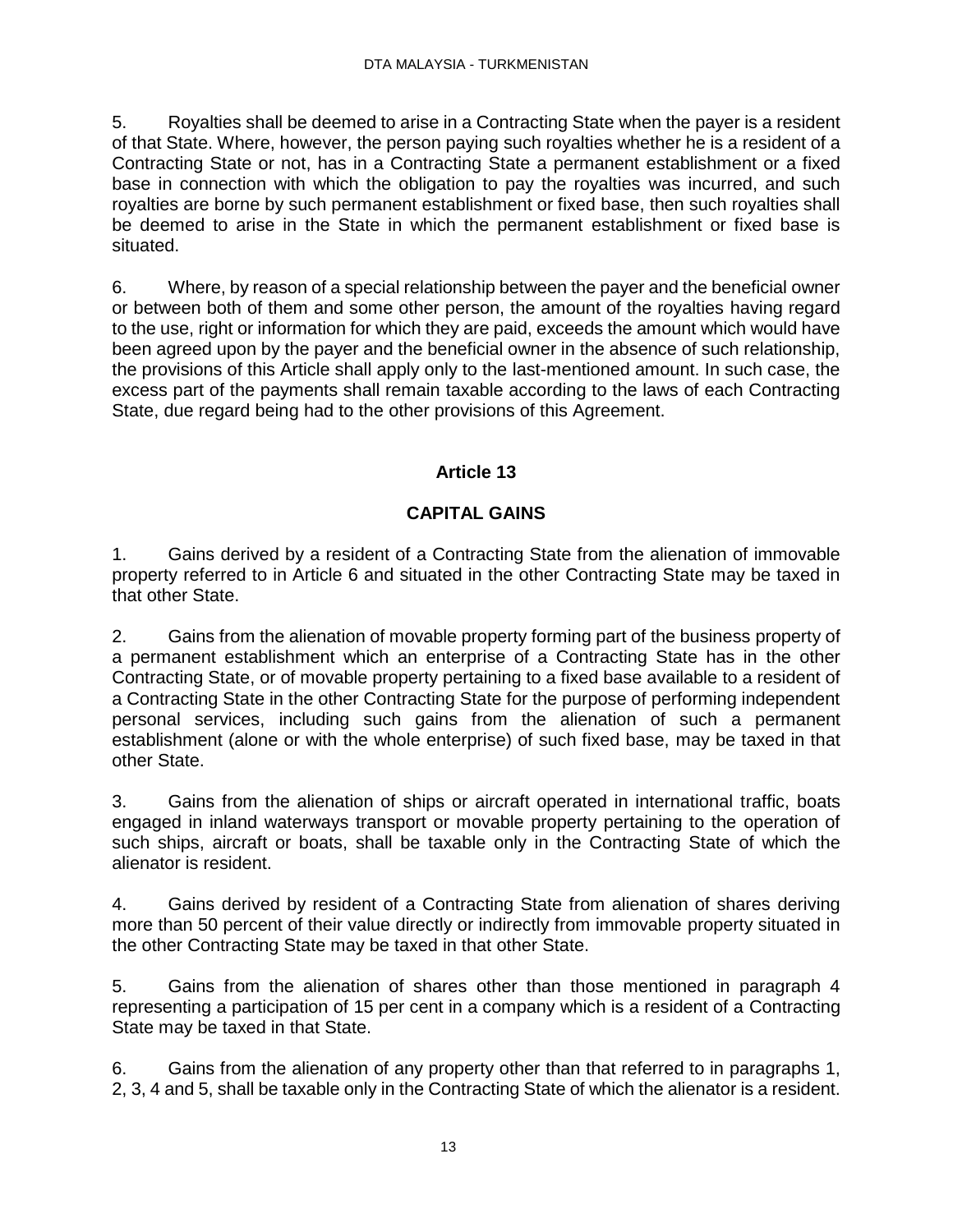## **INDEPENDENT PERSONAL SERVICES**

1. Income derived by a resident of a Contracting State in respect of professional services or other activities of an independent character shall be taxable only in that State except in the following circumstances, when such income may also be taxed in the other Contracting State:

- (a) if he has a fixed base regularly available to him in the other Contracting State for the purpose of performing his activities; in that case, only so much of the income as is attributable to that fixed base may be taxed in that other Contracting State; or
- (b) if his stay in the other Contracting State is for a period or periods aggregating 90 days or more in any 12-month period commencing or ending in the fiscal year concerned; in that case only so much of the income as is derived from his activities performed in that other Contracting State may be taxed in that other Contracting State.

2. The term "professional services" includes especially independent scientific, literary, artistic, educational or teaching activities as well as the independent activities of physicians, lawyers, engineers, architects, dentists and accountants.

# **Article 15**

## **DEPENDENT PERSONAL SERVICES**

1. Subject to the provisions of Articles 16, 18 and 19, salaries, wages and other similar remuneration derived by a resident of a Contracting State in respect of an employment shall be taxable only in that State unless the employment is exercised in the other Contracting State. If the employment is so exercised, such remuneration as is derived therefrom may be taxed in that other State.

2. Notwithstanding the provisions of paragraph 1, remuneration derived by a resident of a Contracting State in respect of an employment exercised in the other Contracting State shall be taxable only in the first-mentioned State if:

- (a) the recipient is present in the other State for a period or periods not exceeding in the aggregate 183 days in any twelve month period commencing or ending in the fiscal year concerned, and
- (b) the remuneration is paid by, or on behalf of, an employer who is not a resident of the other State; and
- (c) the remuneration is not borne by a permanent establishment or a fixed base which the employer has in the other State.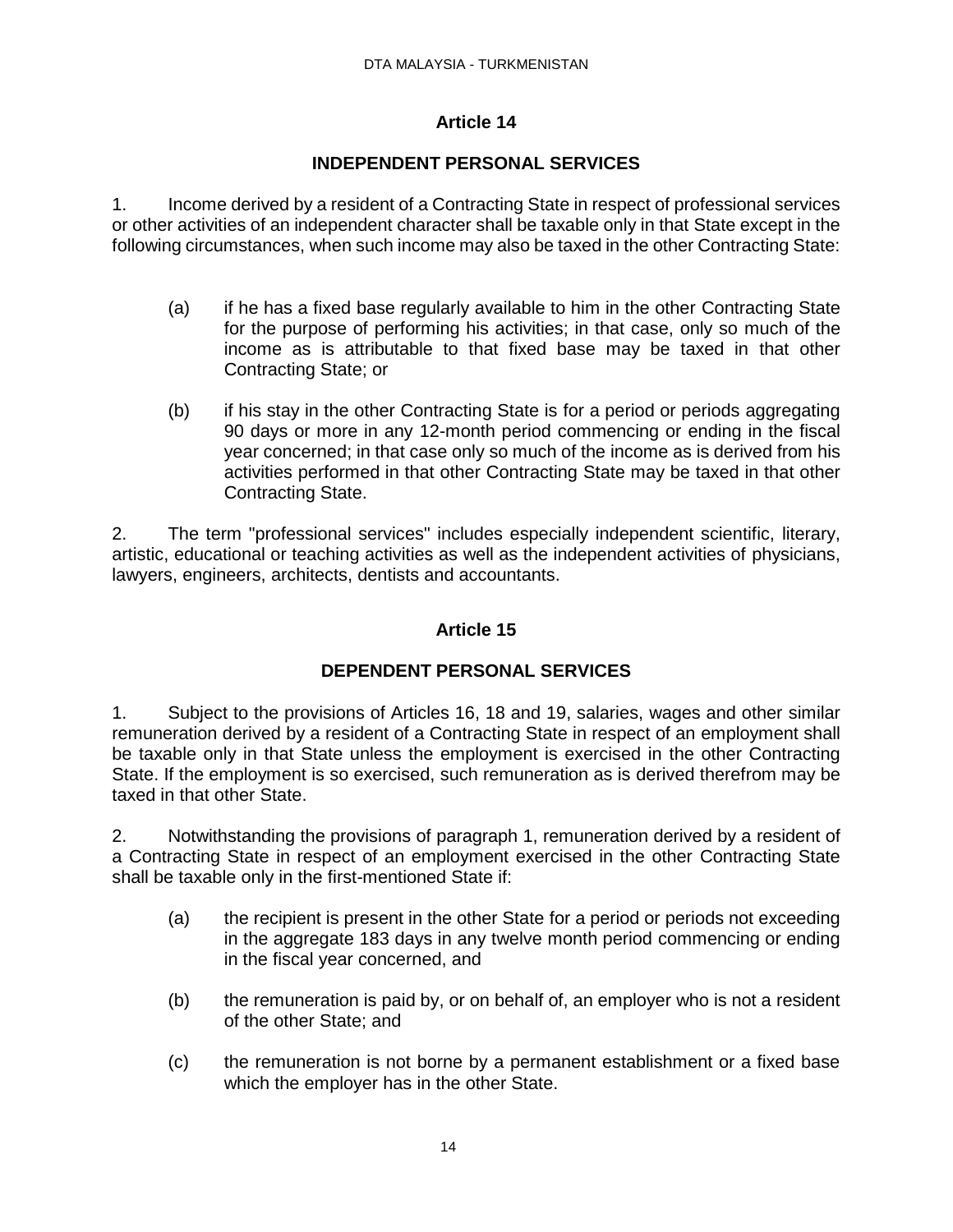3. Notwithstanding the preceding provisions of this Article, remuneration derived in respect of an employment exercised aboard a ship or aircraft operated in international traffic by an enterprise of a Contracting State may be taxed in that State.

## **Article 16**

## **DIRECTORS' FEES**

Directors' fees and other similar payments derived by a resident of a Contracting State in his capacity as a member of the board of directors of a company which is a resident of the other Contracting State, may be taxed in that other State.

#### Article 17

## **ARTISTES AND SPORTSMEN**

1. Notwithstanding the provisions of Articles 14 and 15, income derived by a resident of a Contracting State as an entertainer, such as a theatre, motion picture, radio or television artiste, or a musician, or as a sportsman, from his personal activities as such exercised in the other Contracting State, may be taxed in that other State.

2. Where income in respect of personal activities exercised by an entertainer or a sportsman in his capacity as such accrues not to the entertainer or sportsman himself but to another person, that income may, notwithstanding the provisions of Articles 7, 14 and 15, be taxed in the Contracting State in which the activities of the entertainer or sportsman are exercised.

3. The provisions of paragraphs 1 and 2 shall not apply to remuneration or profits derived from activities exercised in a Contracting State if the visit to that State is wholly or mainly supported by public funds of the other Contracting State, an administrative-territorial subdivision, a local authority or a statutory body thereof. In such a case, the remuneration or profits is taxable only in the Contracting State in which the artiste or the sportsman is a resident.

## **Article 18**

## **PENSIONS**

Subject to the provisions of paragraph 2 of Article 19, pensions and other similar remuneration paid to a resident of a Contracting State in consideration of past employment shall be taxable only in that State.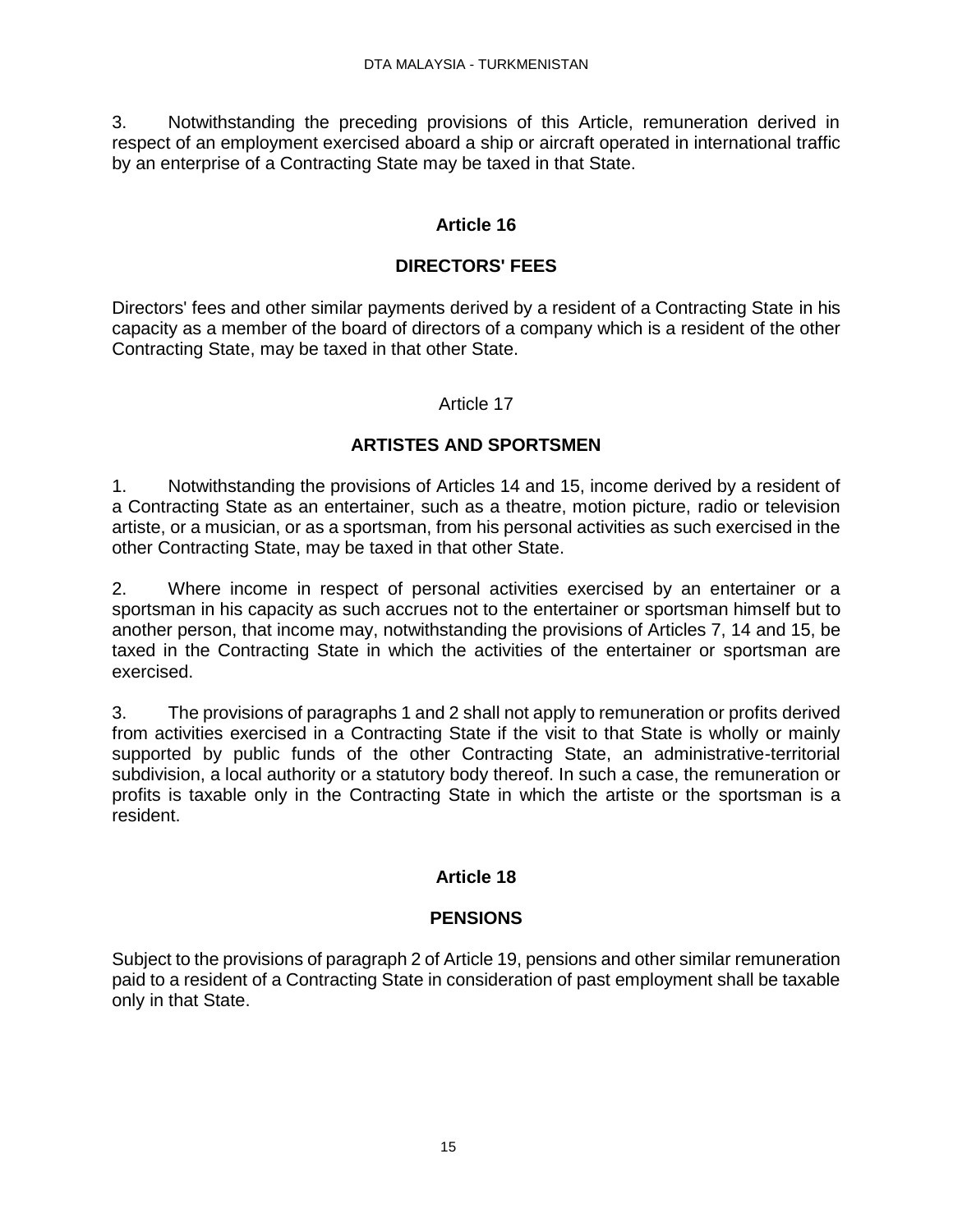## **GOVERNMENT SERVICE**

1. (a) Salaries, wages and other similar remuneration, other than a pension, paid by a Contracting State or an administrative-territorial subdivision or a local authority or a statutory body thereof to an individual in respect of services rendered to that State or administrative-territorial subdivision or local authority or statutory body thereof shall be taxable only in that State.

(b) However, such salaries, wages and other similar remuneration, shall be taxable only in the other Contracting State if the services are rendered in that State and the individual is a resident of that State who:

- (i) is a national of that State, or
- (ii) did not become a resident of that State solely for the purpose of rendering the services.

2. (a) Any pension paid by, or out of funds created by, a Contracting State or an administrative-territorial subdivision or a local authority or a statutory body thereof to an individual in respect of services rendered to that State or administrative-territorial subdivision or local authority or statutory body shall be taxable only in that State.

(b) However, such pension shall be taxable only in the other Contracting State if the individual is a resident of, and a national of, that other State.

3. The provisions of Articles 15, 16, 17 and 18 shall apply to salaries, wages and other similar remuneration or pensions in respect of services rendered in connection with a business carried on by a Contracting State or an administrative-territorial subdivision or a local authority or a statutory body thereof.

## **Article 20**

## **STUDENTS AND TRAINEES**

An individual who is a resident of a Contracting State immediately before making a visit to the other Contracting State and is temporarily present in the other State solely:

- (a) as a student at a recognised university, college, school or other similar recognised educational institution in that other State;
- (b) as a business or technical apprentice; or
- (c) as a recipient of a grant, allowance or award for the primary purpose of study, research or training from the Government of either State or from a scientific, educational, religious or charitable organisation or under a technical assistance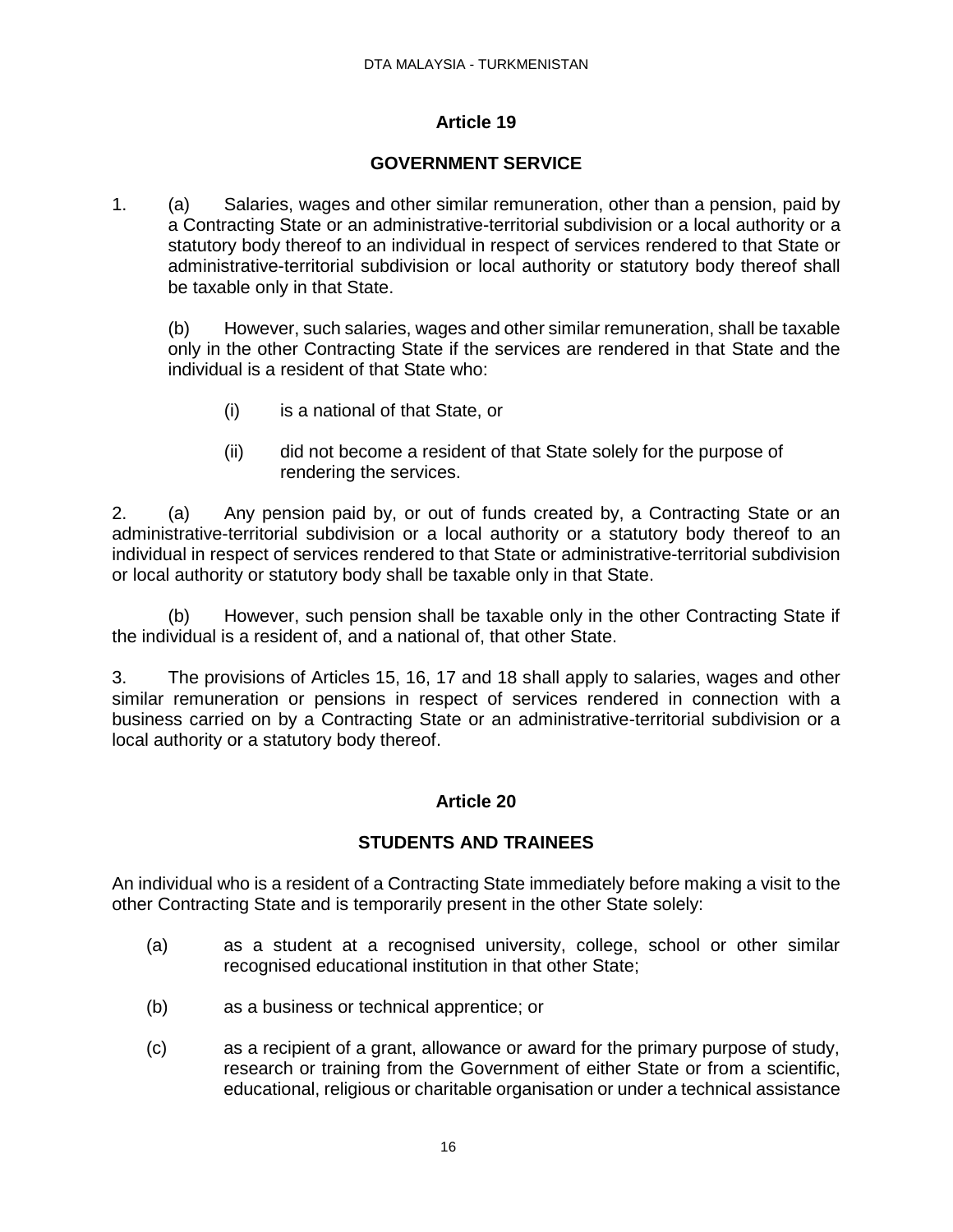programme entered into by the Government of either State, shall be exempt from tax in that other State on:

- (i) all remittances from abroad for the purposes of his maintenance, education, study, research or training; and
- (ii) the amount of such grant, allowance or award.

# **Article 21**

## **OTHER INCOME**

1. Items of income of a resident of a Contracting State, wherever arising, not dealt with in the foregoing Articles of this Agreement shall be taxable only in that State.

2. The provisions of paragraph 1 shall not apply to income, other than income from immovable property as defined in paragraph 2 of Article 6, if the recipient of such income, being a resident of a Contracting State, carries on business in the other Contracting State through a permanent establishment situated therein, or performs in that other State independent personal services from a fixed base situated therein, and the right or property in respect of which the income is paid is effectively connected with such permanent establishment or fixed base. In such case the provisions of Article 7 or Article 14, as the case may be, shall apply.

# **Article 22**

# **ELIMINATION OF DOUBLE TAXATION**

1. The laws in force in either of the Contracting States will continue to govern the taxation of income in the respective Contracting States except where provisions to the contrary are made in this Agreement.

2. Where a resident of Malaysia derives income which, in accordance with the provisions of this Agreement, may be taxed in Turkmenistan, Malaysia shall allow as a deduction from the tax on the income of that resident, an amount equal to the income tax paid in Turkmenistan, whether directly or by deduction. Such deduction in either case shall not, however, exceed that part of the Malaysian tax (as paid before the deduction is given), which is attributable to the income which may be taxed in Turkmenistan.

3. In the case of Turkmenistan, the double taxation shall be avoided by a method which is identical to that mentioned in paragraph 2.

4. For the purposes of paragraph 2 and 3 of this Article, the tax payable in a Contracting State shall be deemed to include the tax which would have been payable under the laws of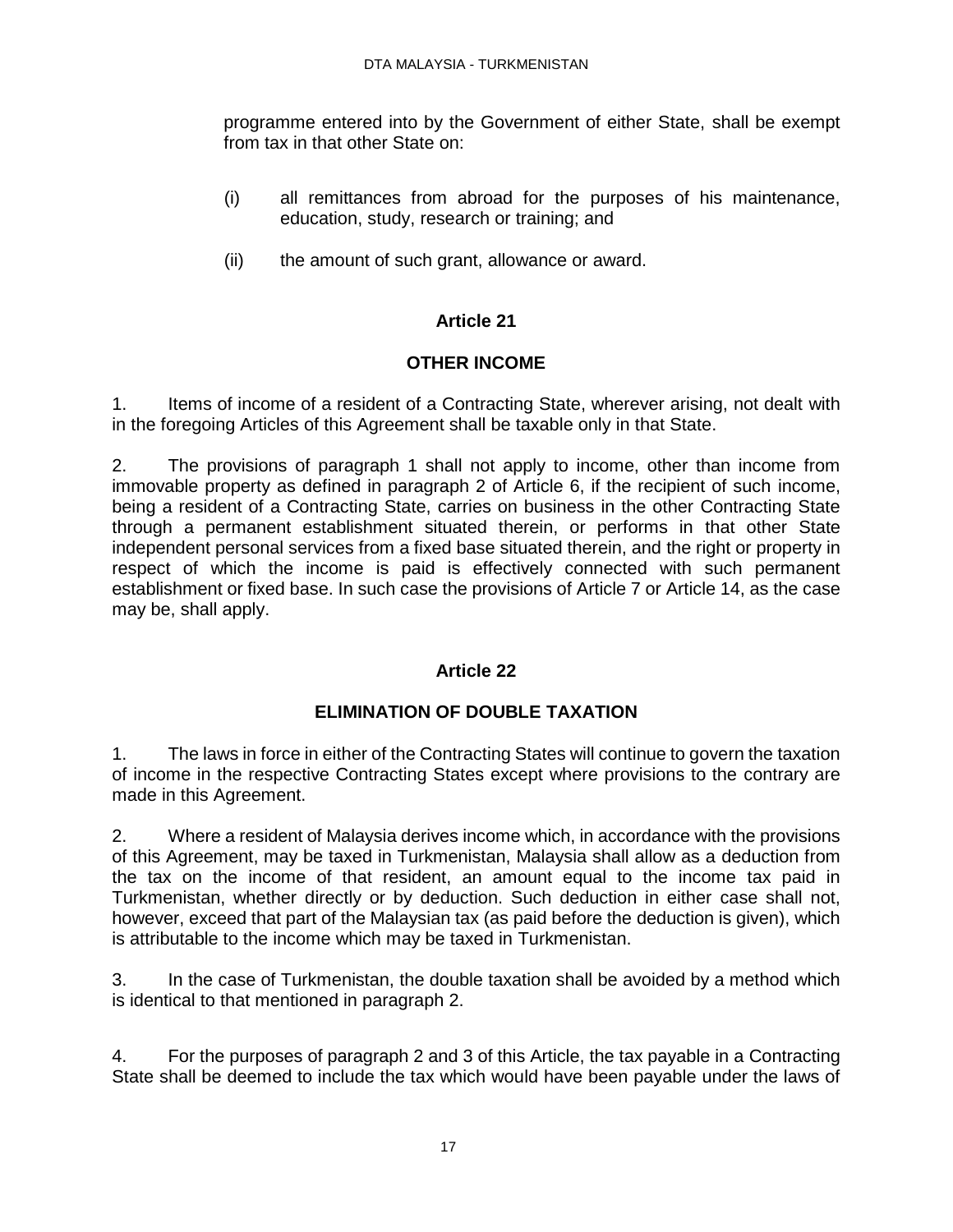that Contracting State and for the promotion of economic development, such tax is exempted or at a reduced rate.

5. Income which in accordance with the provisions of this Agreement, is not to be subjected to tax in a Contracting State, may be taken into account for calculating the rate of tax to be imposed in that Contracting State.

## **Article 23**

## **NON-DISCRIMINATION**

1. Nationals of a Contracting State shall not be subjected in the other Contracting State to any taxation or any requirement connected therewith which is other or more burdensome than the taxation and connected requirements to which nationals of that other State in the same circumstances, in particular with respect to residence, are or may be subjected. This provision shall, notwithstanding the provisions of Article 1, also apply to persons who are not residents of one or both of the Contracting States.

2. Stateless persons who are residents of a Contracting State shall not be subjected in either Contracting State to any taxation or any requirement connected therewith, which is other or more burdensome than the taxation and connected requirements to which nationals of the State concerned in the same circumstances, in particular with respect to residence, are or may be subjected.

3*.* The taxation on a permanent establishment which an enterprise of a Contracting State has in the other Contracting State shall not be less favourably levied in that other State than the taxation levied on enterprises of that other State carrying on the same activities. This provision shall not be construed as obliging a Contracting State to grant to residents of the other Contracting State any personal allowances, reliefs and reductions for taxation purposes on account of civil status or family responsibilities which it grants to its own residents.

4. Enterprises of a Contracting State, the capital of which is wholly or partly owned or controlled, directly or indirectly, by one or more residents of the other Contracting State, shall not be subjected in the first-mentioned State to any taxation or any requirement connected therewith which is other or more burdensome than the taxation and connected requirements to which other similar enterprises of that first-mentioned State are or may be subjected.

5. Except where the provisions of paragraph 1 of Article 9, paragraph 8 of Article 11, or paragraph 6 of Article 12 apply, interest, royalties and other disbursements paid by an enterprise of a Contracting State to a resident of the other Contracting State shall, for the purpose of determining the taxable profits of such enterprise, be deductible under the same conditions as if they had been paid to a resident of the first-mentioned State.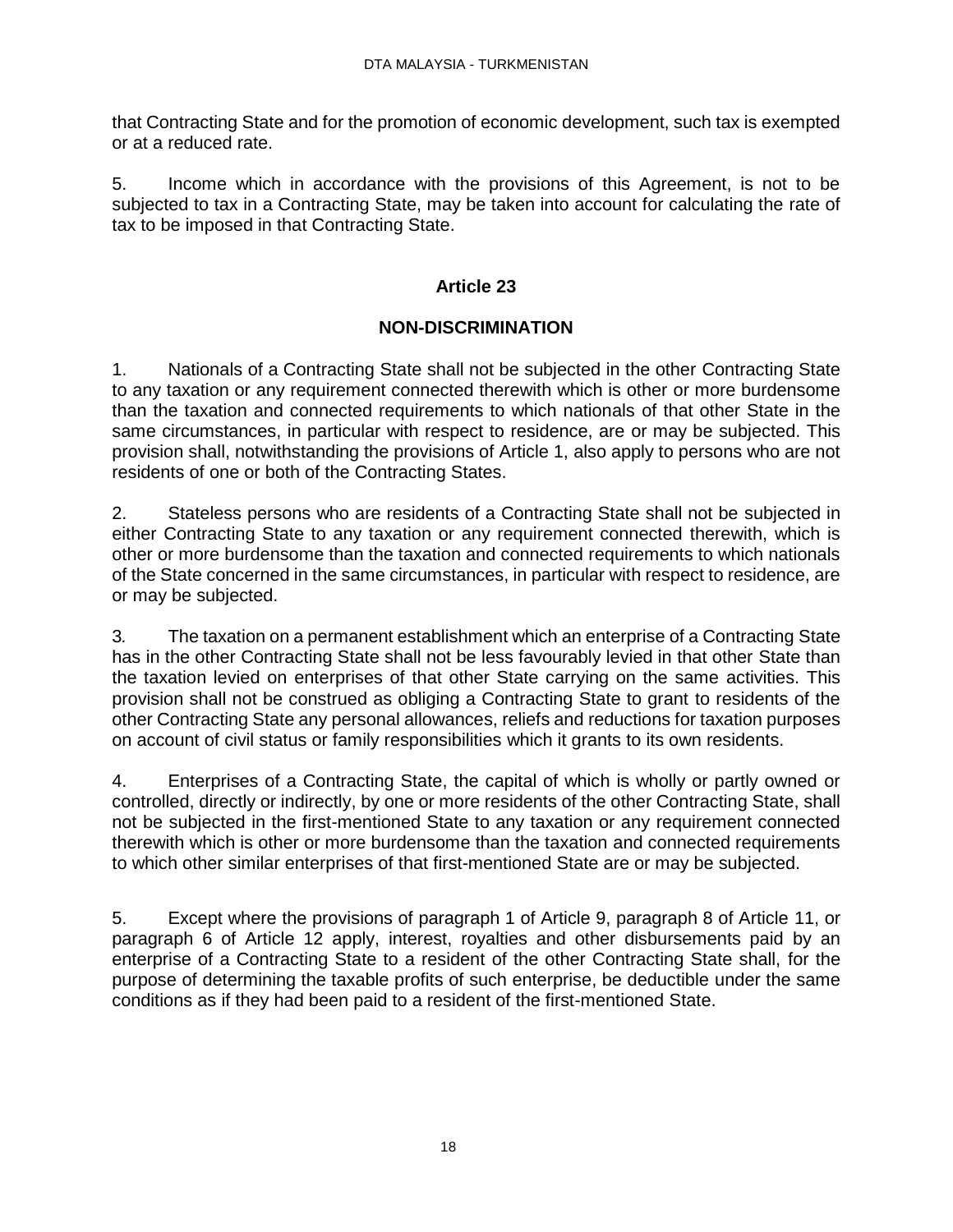## **MUTUAL AGREEMENT PROCEDURE**

1. Where a resident of a Contracting State considers that the actions of one or both of the Contracting States result or will result for him in taxation not in accordance with the provisions of this Agreement, he may, irrespective of the remedies provided by the domestic law of those States, present his case to the Competent Authority of the Contracting State of which he is a resident or, if his case comes under paragraph 1 of Article 23, to that of the Contracting State of which he is a national. The case must be presented within three years from the first notification of the action resulting in taxation not in accordance with the provisions of this Agreement.

2. The Competent Authority shall endeavour, if the objection appears to it to be justified and if it is not itself able to arrive at an appropriate solution, to resolve the case by mutual agreement with the Competent Authority of the other Contracting State, with a view to the avoidance of taxation which is not in accordance with this Agreement. Any agreement reached shall be implemented notwithstanding any time limits in the domestic law of the Contracting States.

3. The Competent Authorities of the Contracting States shall endeavour to resolve by mutual agreement any difficulties or doubts arising as to the interpretation or application of this Agreement. They may also consult together for the elimination of double taxation in cases not provided for in this Agreement.

4. The competent authorities of the Contracting States may communicate with each other directly for the purpose of reaching an agreement in the sense of the preceding paragraphs.

## **Article 25**

## **EXCHANGE OF INFORMATION**

1. The Competent Authorities of the Contracting States shall exchange such information as is necessary for carrying out the provisions of this Agreement or of the domestic laws of the Contracting States concerning taxes covered by this Agreement insofar as the taxation thereunder is not contrary to this Agreement. The exchange of information is not restricted by Article 1. Any information received by a Contracting State shall be treated as secret in the same manner as information obtained under the domestic laws of that State and shall be disclosed only to persons or authorities (including courts and administrative bodies) concerned with the assessment or/and collection of, the enforcement or prosecution in respect of, or the determination of appeals in relation to the taxes covered by this Agreement. Such persons or authorities shall use the information only for such purposes. They may disclose the information in public court proceedings or in judicial decisions.

2. In no case shall the provisions of paragraph 1 be construed so as to impose on a Contracting State the obligation: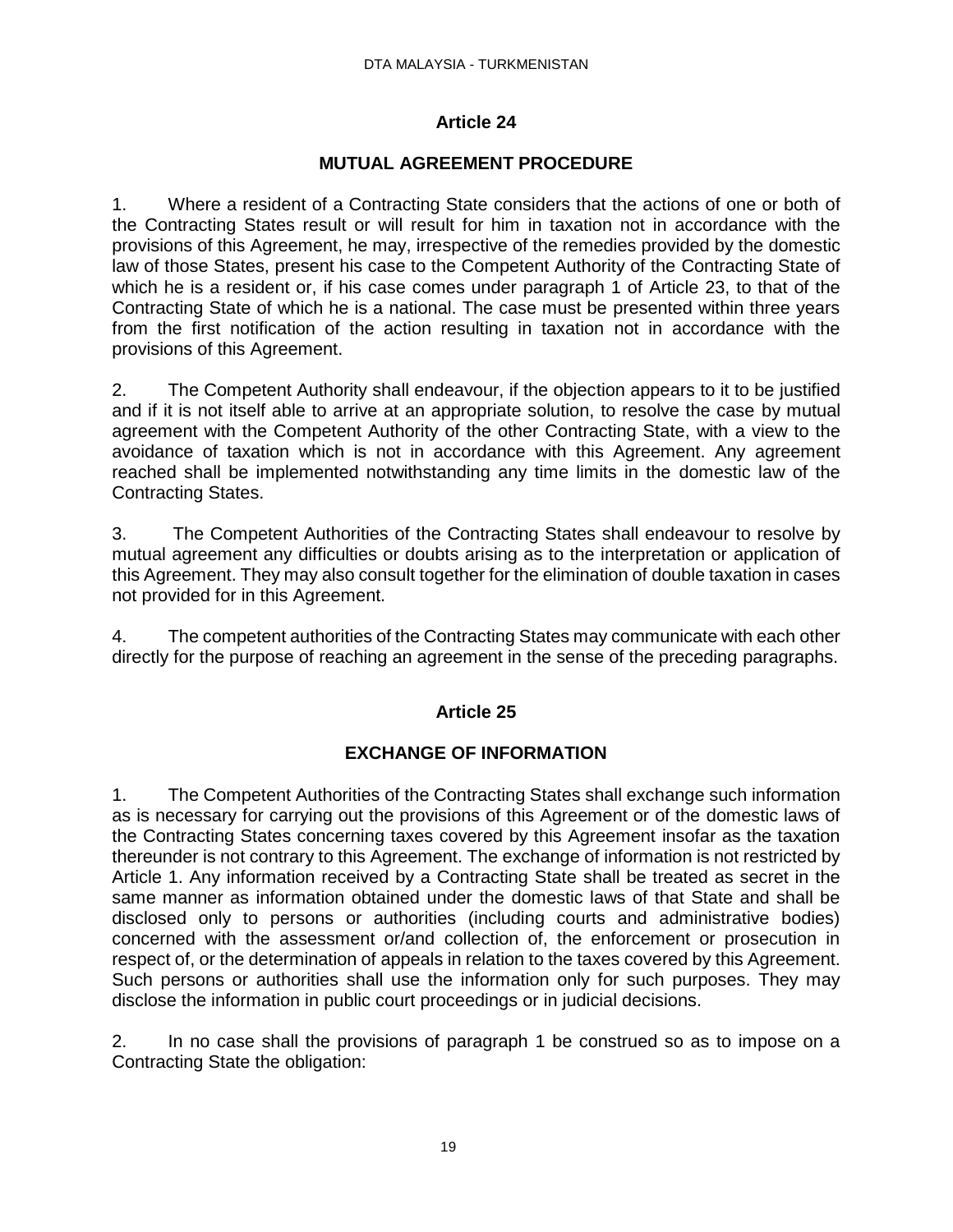- (a) to carry out administrative measures at variance with the laws or/and the administrative practice of that or of the other Contracting State;
- (b) to supply information which is not obtainable under the laws or in the normal course of the administration of that or of the other Contracting State;
- (c) to supply information which would disclose any trade, business, industrial, commercial or professional secret or trade process, or information, the disclosure of which would be contrary to public policy.

## **MEMBERS OF DIPLOMATIC MISSIONS AND CONSULAR POSTS**

Nothing in this Agreement shall affect the fiscal privileges of members of diplomatic missions or consular posts under the general rules of international law or under the provisions of special agreements.

## **Article 27**

## **ENTRY INTO FORCE**

1. The Contracting States shall notify each other, by exchange of notes through the diplomatic channel the completion of the procedures required by its domestic law for the bringing into force of this Agreement. This Agreement shall enter into force on the date of the later of the notification and shall thereupon have effect:

- (a) in Turkmenistan:
	- (i) in respect of taxes withheld at source, to amounts of income paid on or after the first day of January in the calendar year next following the year in which this Agreement enters into force; and
	- (ii) in respect of other taxes on income, to such taxes chargeable for any taxable year beginning on or after the first day of January in the calendar year next following the year in which the Agreement enters into force;
- (b) in Malaysia:
	- (i) in respect of Malaysian tax, other than petroleum income tax, to tax chargeable for any year of assessment beginning on or after the first day of January in the calendar year following the year in which this Agreement enters into force; and
	- (ii) in respect of petroleum income tax, to tax chargeable for any year of assessment beginning on or after the first day of January of the second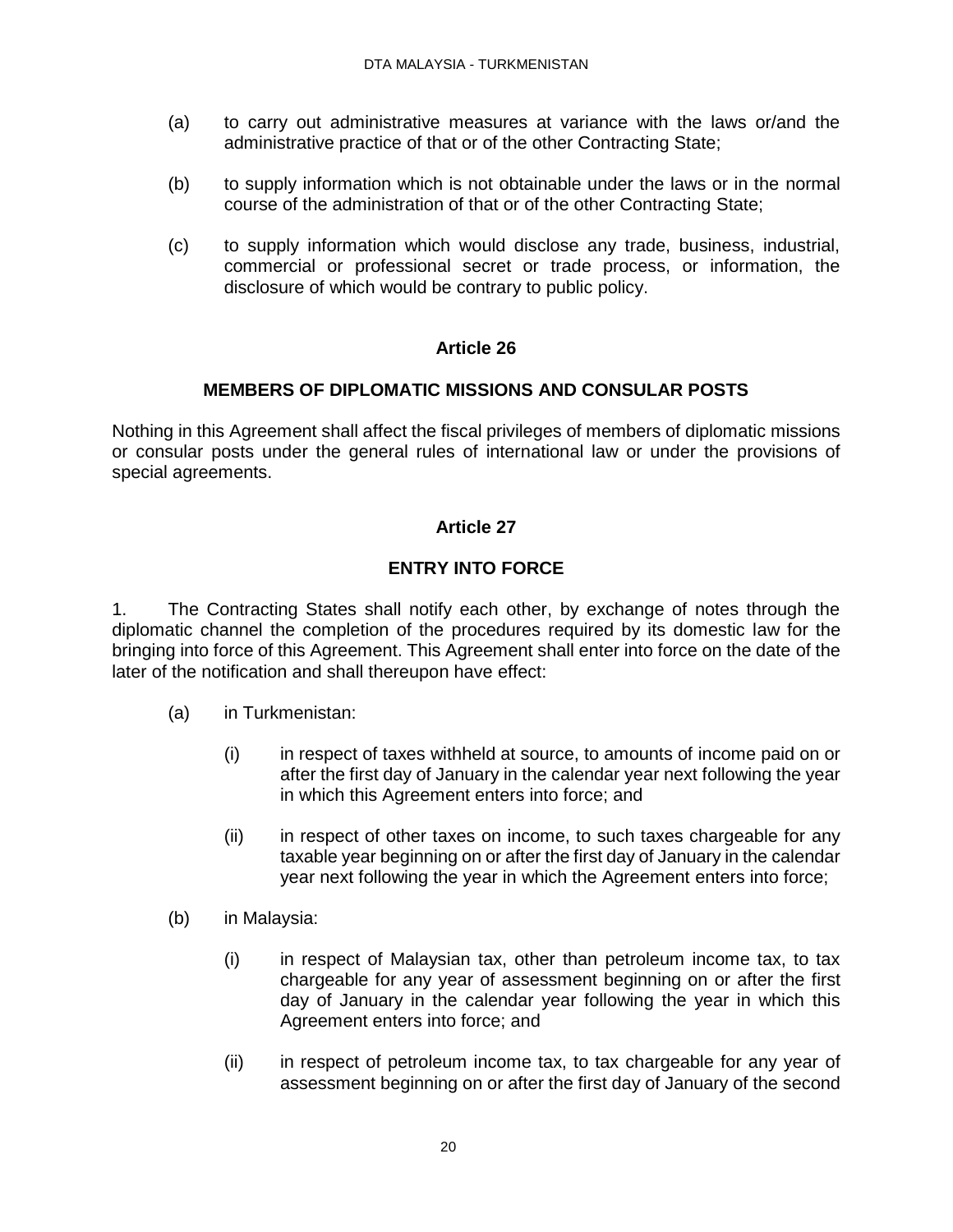calendar year following the year in which this Agreement enters into force.

## **Article 28**

#### **TERMINATION**

This Agreement shall remain in force until terminated by a Contracting State. Either Contracting State may terminate this Agreement through diplomatic channels, by giving notice of termination at least six months before the end of any calendar year after the fifth year following the year in which this Agreement has entered into force. In such case, this Agreement shall cease to have effect:

- (a) in Turkmenistan:
	- (i) in respect of taxes withheld at source, to amounts of income paid on or after the first day of January in the calendar year next following the year in which the notice has been given; and
	- (ii) in respect of other taxes on income, to such taxes chargeable for any taxable year beginning on or after the first day of January in the calendar year next following the year in which the notice has been given;
- (b) in Malaysia:
	- (i) in respect of Malaysian tax, other than petroleum income tax, to tax chargeable for any year of assessment beginning on or after the first day of January in the calendar year following the year in which the notice is given; and
	- (ii) in respect of petroleum income tax, to tax chargeable for any year of assessment beginning on or after the first day of January of the second calendar year following the year in which the notice is given.

IN WITNESS whereof the undersigned, duly authorised thereto, by their respective Governments, have signed this Agreement.

Done in duplicate at Ashgabat on the 19 day of November 2008, each in the Turkmen, Malay, Russian and English language, the four texts being equally authentic. In case of any divergence between the texts, the English text shall prevail.